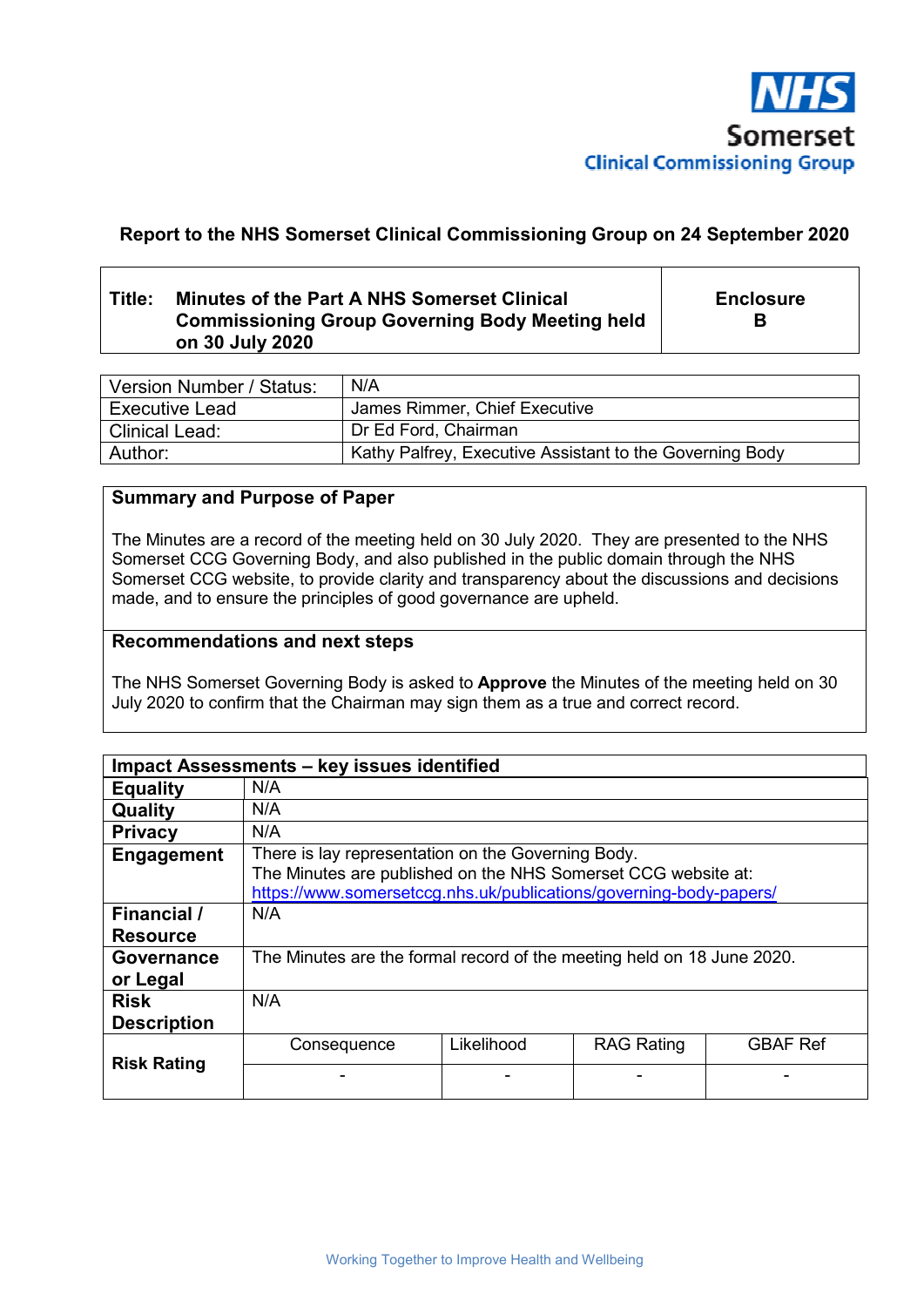

# Minutes of the Part A Meeting of the **NHS Somerset Clinical Commissioning Group Governing Body** held on **Thursday, 30 July2020** via **MS Teams (Virtual Meeting)**

| Present:      | Lou Evans (Acting Chair)               | <b>Non-Executive Director</b><br><b>CCG Vice Chair and Chair of Audit</b><br>Committee (Lay Member)                                           |
|---------------|----------------------------------------|-----------------------------------------------------------------------------------------------------------------------------------------------|
|               | <b>Basil Fozard</b>                    | Non-Executive Director, Secondary Care<br>Doctor                                                                                              |
|               | Dr Jayne Chidgey-Clark<br>Sandra Corry | Non-Executive Director, Registered Nurse<br>Director of Quality and Nursing                                                                   |
|               | <b>Trudi Grant</b>                     | Director of Public Health, Somerset<br><b>County Council</b>                                                                                  |
|               | <b>Wendy Grey</b>                      | Non-Executive Director, Member Practice<br>Representative                                                                                     |
|               | David Heath                            | Non-Executive Director, Patient and<br><b>Public Engagement (Lay Member)</b>                                                                  |
|               | <b>Alison Henly</b>                    | Director of Finance, Performance and<br>Contracting                                                                                           |
|               | <b>Trudi Mann</b>                      | Non-Executive Director, Member Practice<br>Representative                                                                                     |
|               | <b>Grahame Paine</b>                   | Non-Executive Director (Finance and<br>Performance)                                                                                           |
|               | <b>James Rimmer</b>                    | <b>Chief Executive</b>                                                                                                                        |
| In Attendance | Dr Carlton Brand                       | Co-Author, One Somerset (for item SCCG<br>061/2020)                                                                                           |
|               | David Fothergill                       | Leader of Somerset County Council (for<br>item SCCG 061/2020)                                                                                 |
| Ì,            | <b>Judith Goodchild</b><br>Maria Heard | Chair, Healthwatch (Observer)<br>Senior Responsible Officer Covid-19, and<br>Programme Director, Fit For My Future                            |
|               | Dr Alex Murray                         | Lead Clinician for Medical/Primary Care<br>input to Covid-19, and                                                                             |
|               | Sandra Wilson                          | <b>Clinical Director, Fit For My Future</b><br>Observer Lay Member, Chair of Chairs of<br>the Somerset Patient Participation Groups<br>(PPGs) |
| Secretariat:  | <b>Kathy Palfrey</b>                   | <b>Executive Assistant to the Governing</b><br>Body                                                                                           |
| Apologies:    | Dr Ed Ford                             | CCG Chair,<br>GP Partner, Irnham Lodge Surgery,<br>Vice Chair, Health and Wellbeing Board                                                     |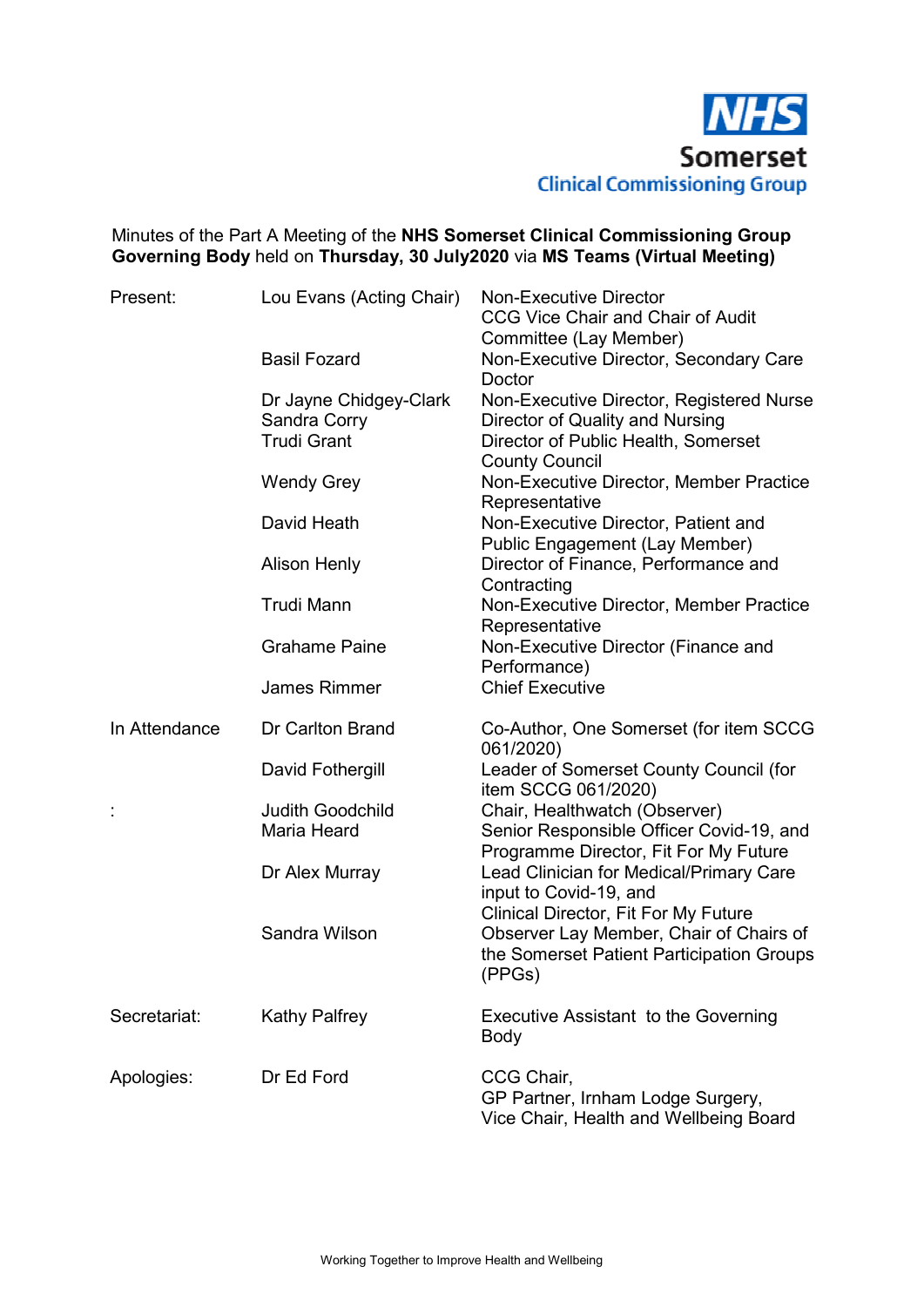## **SCCG 046/2020 INTRODUCTION**

Lou Evans, Acting Chair in the absence of Dr Ed Ford, welcomed everyone to the NHS Somerset Clinical Commissioning Group Governing Body meeting, in particular: five members of the public; Andrew Keefe and Dr Peter Bagshaw for item 10, relating to Fit For My Future. Councillor David Fothergill and Dr Carlton Brand would be joining the meeting for item 16, One Somerset.

 It was noted that the meeting would not be recorded for later public viewing. However, the audio content would be recorded separately so that the Chair and Chief Executive could assess the accuracy of the subsequent Meeting Minutes, after which the recording would be deleted.

Governing Body members introduced themselves.

#### **SCCG 047/2020 PUBLIC QUESTIONS**

 As we work through the Covid19 period, members of the public are invited to submit their questions in advance to the Governing Body meeting via our newly-launched website and guidance for how to do this is provided at the following link: https://www.somersetccg.nhs.uk/publications/governing-bodypapers/

 Note: All Public Questions are minuted anonymously unless the person raising the question has provided specific consent for their

One public question had been received in advance of the meeting:

## 1 **Virginia Membrey, Mental Health Act Manager:**

name to be published.

**The escalating mental health crisis during Covid29 has been well documented and recognised. What extra resources and plans do you have in place to cope with it? How do you see the way forward? If something isn't done about it now, I foresee huge problems in the future:** 

 Sandra Corry, Director of Quality and Nursing, agreed with the comments raised and confirmed that Somerset has taken a positive approach over the past four to five months, and this work would continue. Working with stakeholders and health and social care partners across the system, a robust Mental Health and Learning Disability cell has been established. The cell has been very successful in identifying the issues, and responding both proactively and reactively. A number of transformational changes have been accelerated, for example:

 Mind-Line, a 24/7 all age facility, has been expanded, supported by the voluntary care sector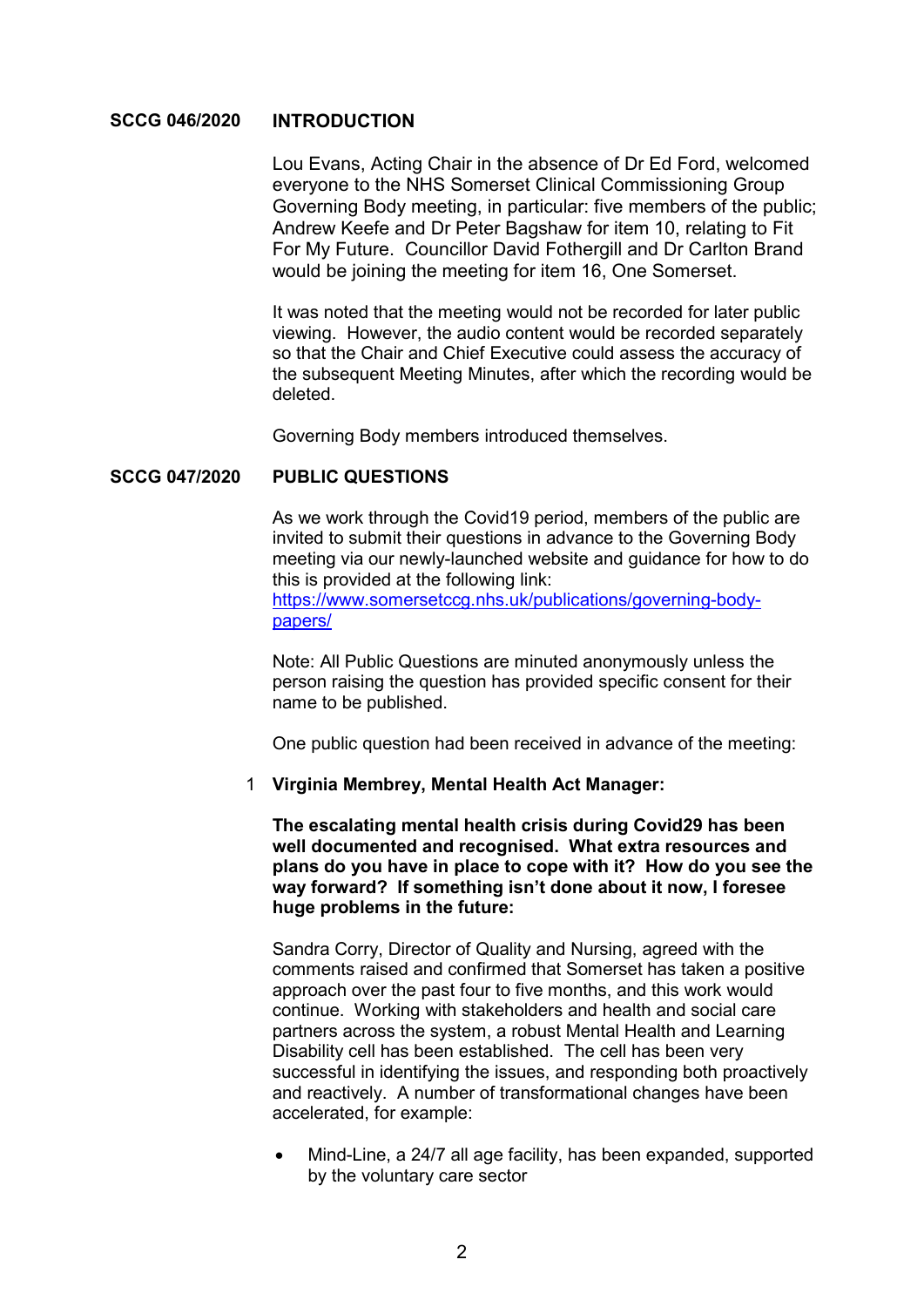- no mental health services have been stood-down during Covid-19. Multiple routes of access have been developed to support people while they have been in isolation at home
- improved access to mental health support services and primary care
- moving community and mental health services to a "see and treat" model, which has reduced inpatient/bed occupancy
- step-up and step-down beds have been increased
- a new bereavement service has been established through Marie Curie and Mind
- A&E diversion for some mental health patients via South West Ambulance Service and the police to in-house Mindline 'frontroom' services at Musgrove Park Hospital, to increase admission avoidance
- weekly emotional wellbeing podcasts have been introduced and are available for both staff and members of the public; this innovation has been recognised nationally
- work is being undertaken to better understand the recent increase in the number of suicides

 Virginia Membrey thanked Sandra Corry for her verbal response and asked that a written response also be provided.

Action 773: Written response to be prepared for Virginia Membrey (Sandra Corry)

# **SCCG 048/2020 APOLOGIES FOR ABSENCE**

Apologies for absence had been received from Dr Ed Ford.

#### **SCCG 049/2020 REGISTER OF MEMBERS' INTERESTS**

 The Governing Body received and noted the Register of Members' Interests, which was a reflection of the electronic database as at 22 July 2020.

There were no amendments to the Register of Members' Interests.

Lou Evans reminded Governing Body members that they should update the electronic database within 28 days of an Interest becoming known (or relinquished), or reconfirm their Interests on the database if they have not done so within the past four months. Governing Body members should also update the Gifts and Hospitality database.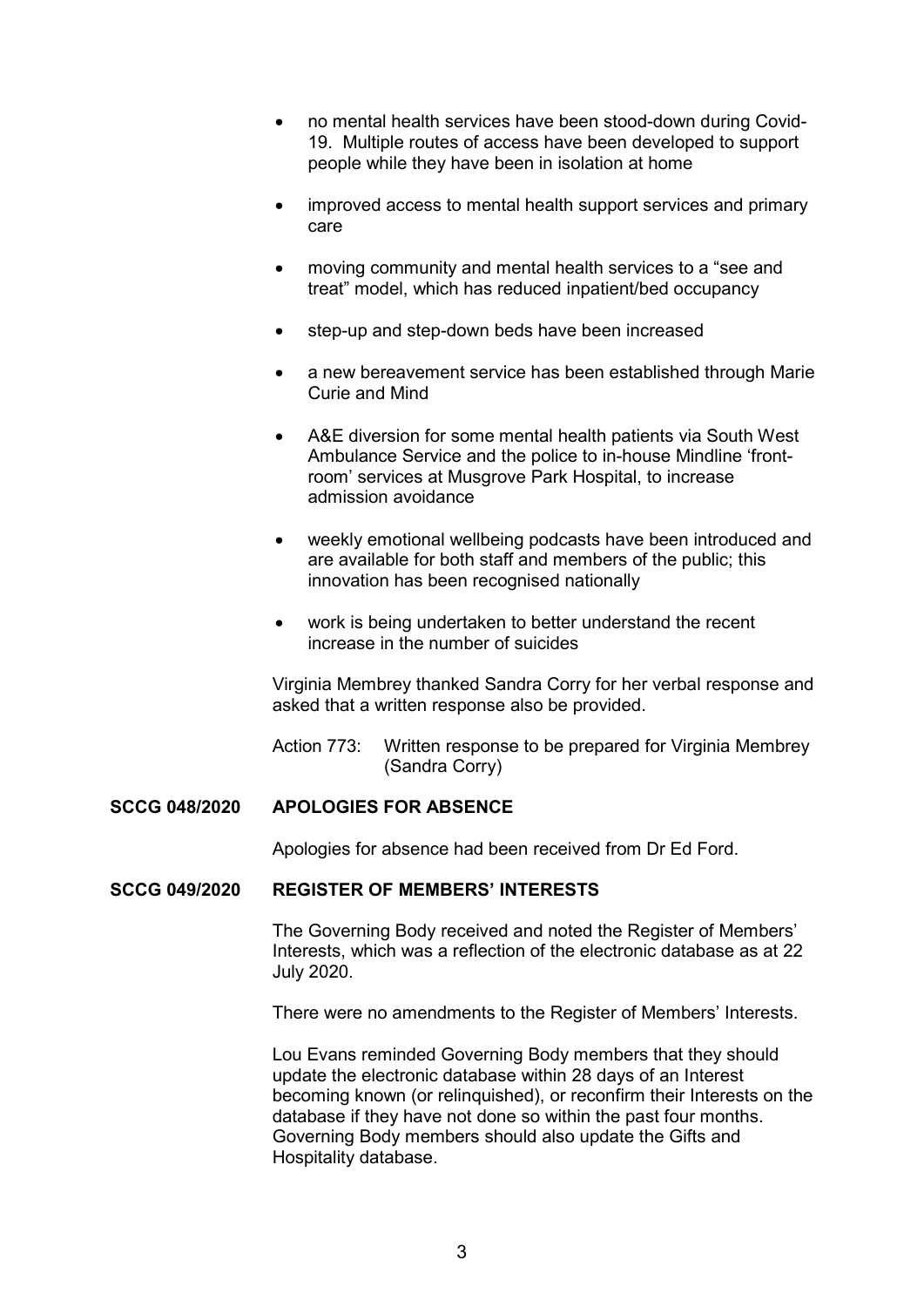## **SCCG 050/2020 DECLARATIONS OF INTEREST RELATING TO ITEMS ON THE AGENDA**

 Under the CCG's arrangements for managing conflicts of interest, any member making a declaration of interest may be able to take part in the discussion of the particular agenda item concerned, where appropriate, but is excluded from the decision-making and voting process if a vote is required. In these circumstances, there must be confirmation that the meeting remains quorate in order for voting to proceed. If a conflict of interest is declared by the Chairman, the agenda item in question would be chaired by the Vice Chairman, or – in his absence – another Non-Executive Director.

 There were no declarations of Interest relating to items on the agenda. The quoracy of the meeting was confirmed.

#### **SCCG 051/2020 MINUTES OF THE PART A MEETING HELD ON 18 JUNE 2020**

 The Meeting received the Minutes of the Part A meeting held on 18 June 2020. By a virtual show of hands, the Minutes were approved for signature by the Chairman as a true and correct record.

## **SCCG 052/2020 MATTERS ARISING AND ACTION SCHEDULE**

There were no matters arising from the last meeting.

 James Rimmer drew attention to the action schedule, where significant progress had been made in all areas and a number of actions had either been completed or closed. It was confirmed that the actions outstanding – 701, 741, 771 and 772 - would be followed through and an update provided to the next meeting.

#### **SCCG 053/2020 CHAIRMAN'S REPORT**

 The Meeting received and noted the Chairman's Report, which included the Communication and Engagement Reports for the period 1 January to 29 February and 1 March to 30 June 2020.

 In Dr Ford's absence, James Rimmer commented on the considerable amount of public consultation and engagement that had taken place during Quarter 1 and beyond, focusing particularly on Fit For My Future, and which had been fully supported by the Communications and Engagement team throughout. Thanks were expressed to Dr Ford, the Non-Executive and Executive Directors, and also to the Somerset population for their level of engagement, which had continued right up to the pandemic.

 Grahame Paine and Dr Jayne Chidgey-Clark commented that the infographic on page 14 of the report – If Somerset was a Village of 100 People – was particularly helpful.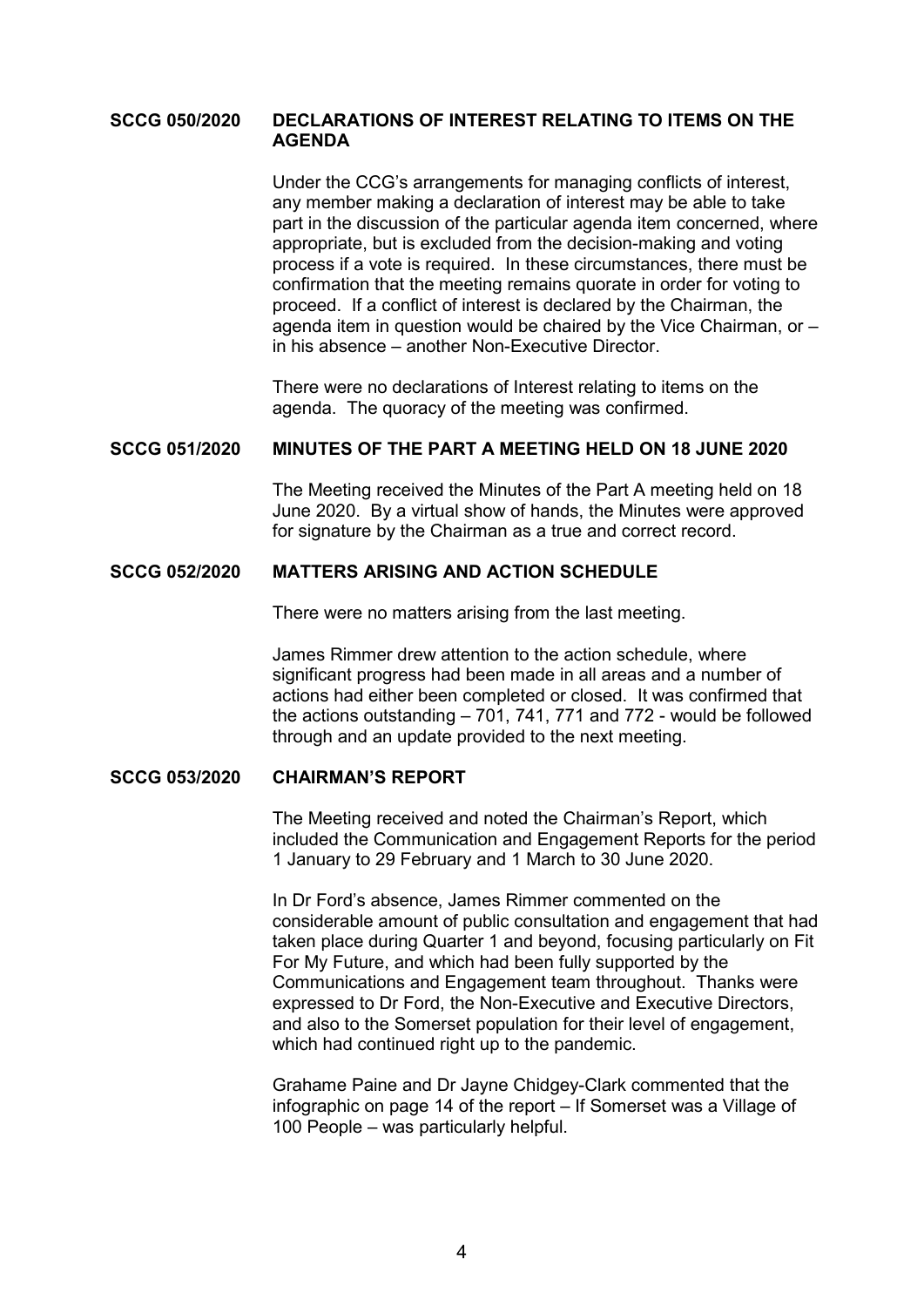Dr Jayne Chidgey-Clark expressed concern about the county's obesity levels (2 in 3 adults are obese or overweight), the number of people that do not have access to a car, and the digital exclusion in West Somerset. Dr Chidgey-Clark felt that the infographic contained some very helpful information, and was pleased that it would be used by the FFMF team to plan services.

 Basil Fozard noted that West Somerset appears to be at risk of digital exclusion, and asked about the reasons and what could be done to improve the situation.

 Action 774: Response to be brought to the next meeting (James Rimmer/Alison Henly)

 Trudi Mann asked about the publication of the Government's Obesity Strategy in the light of Covid19 and how this would be addressed in Somerset:

 Trudi Grant responded that the Obesity Strategy had only just been published but it is very welcome. Weight management and obesity is the responsibility of the whole system and each individual. It is a complicated issue and there are no easy answers. Trudi Grant offered to talk separately with the system as a whole, if required.

 Dr Alex Murray commented that within Fit For My Future (FFMF) there is a prevention workstream which takes account of cardiovascular disease and also picks up on obesity. This workstream preceded Covid19 and would be taken forward for both adults and children.

 Basil Fozard felt a better understanding of the government policy in relation to obesity is required. It is clear that obesity has a significant adverse impact on an individual's ability to fight the virus, and there is now an opportunity for the population to lose weight before winter and a potential second wave. A specific communications' strategy should be developed, noting there is a timeline.

 James Rimmer responded that the communication and engagement teams in both the CCG and SCC are being very proactive and information is already being distributed on social media.

 Action 775: Comms action plan to be prepared, particularly in relation to obesity and weight management in preparation for the winter period and the potential for a second wave of Covid-19 (Jane Harris)

## **SCCG 054/2020 CHIEF EXECUTIVE'S REPORT AND LATEST NEWS**

 The Meeting received and noted the Chief Executive's Report, together with a verbal report from James Rimmer. It was noted that: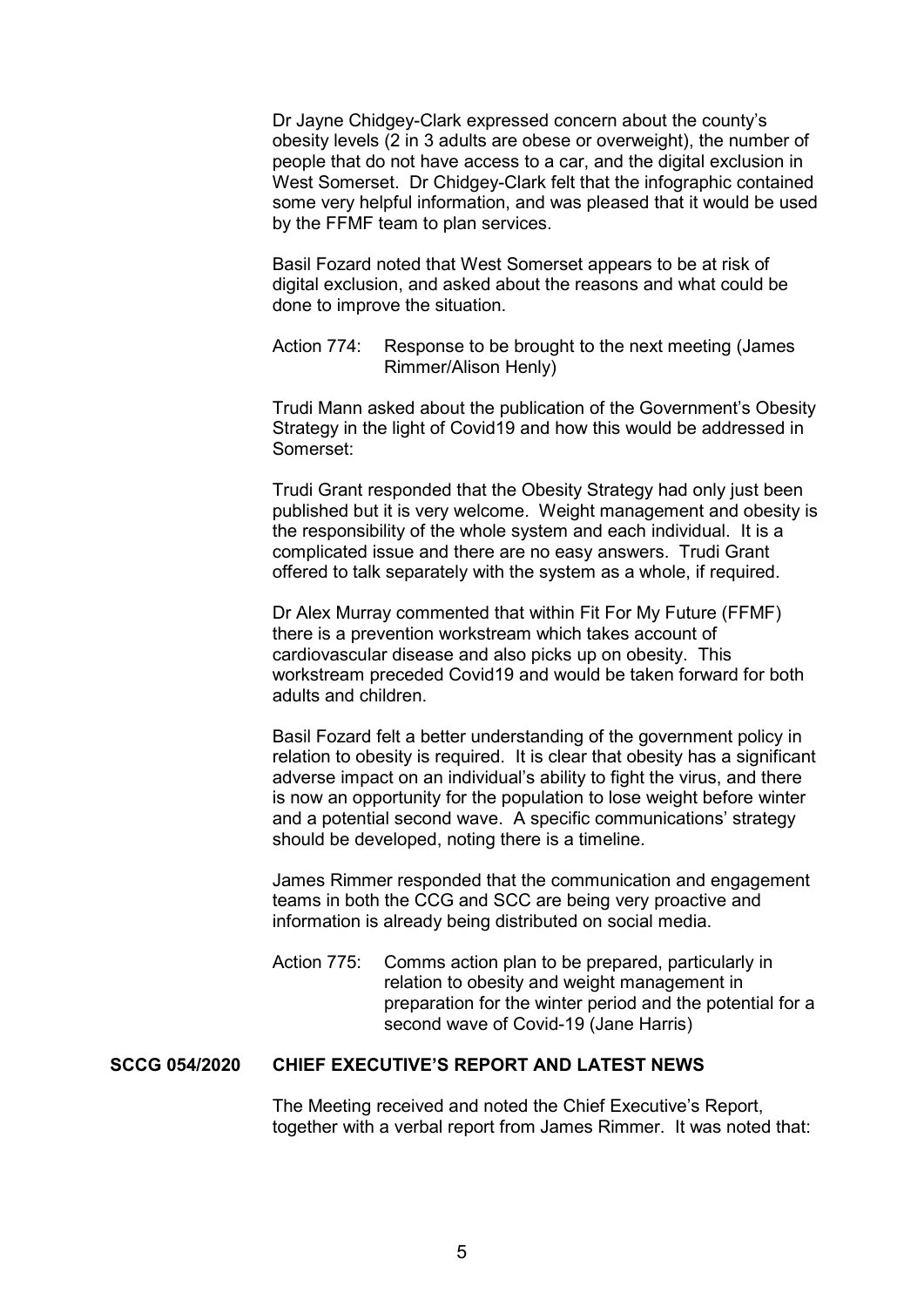- Covid19: We remain at a National Level 4 critical incident and continue to work in pandemic mode locally
- Integrated Care System (ICS): work is progressing well on the ICS and also on the planning for Phase 3. This is due to start on 1 August and we are moving forward on this at local and regional level while waiting for the national guidance. We have received notification that the next phase of authorisations will be in November rather than September, and we are putting ourself forward
- CCG Staff: The Fit For My Future Team and many CCG staff members were redeployed to new tasks at the start of the pandemic and the majority of people remain working from home. A very good team briefing meeting was held on 15 July 2020, which was both rewarding and reassuring. We continue to focus on looking after our staff while simultaneously working in pandemic mode and moving towards business as usual. We will also look to build on the new ways of working and to identify and address the various areas of challenge

 Wendy Grey asked about progress on developing the governance arrangements for the ICS Shadow Board: James Rimmer confirmed that a high level structure is in place with a leadership forum across each organisation. Dr Alex Murray is the CCG clinical representative and Jade Renville will be drafting the governance arrangements. These arrangements will be brought to the shadow ICS Board in draft form in September, and will then be distributed to all organisation Boards for review and discussion before going for final sign-off in late October, and hopefully, for authorisation in November.

## **SCCG 055/2020 COVID 19 UPDATE, INCLUDING THE LOCAL OUTBREAK MANAGEMENT PLAN**

 The Meeting received and noted the latest published data for the Covid19 pandemic as produced by Somerset County Council's Public Health team. James Rimmer and Trudi Grant provided a verbal report and it was noted that:

- as at 22 July 2020 there had been 1,297 laboratory-confirmed cases of Covid19 in Somerset. As at 30 July, there were 1,304 confirmed cases
- as at 10 July 2020, there had sadly been 201 Covid19 attributable certified deaths. No further deaths had been reported most recently, and the rate of infection has reduced significantly
- the production of a Local Outbreak Management Plan (LOMP) was a requirement placed on Upper Tier Local Authorities by the Government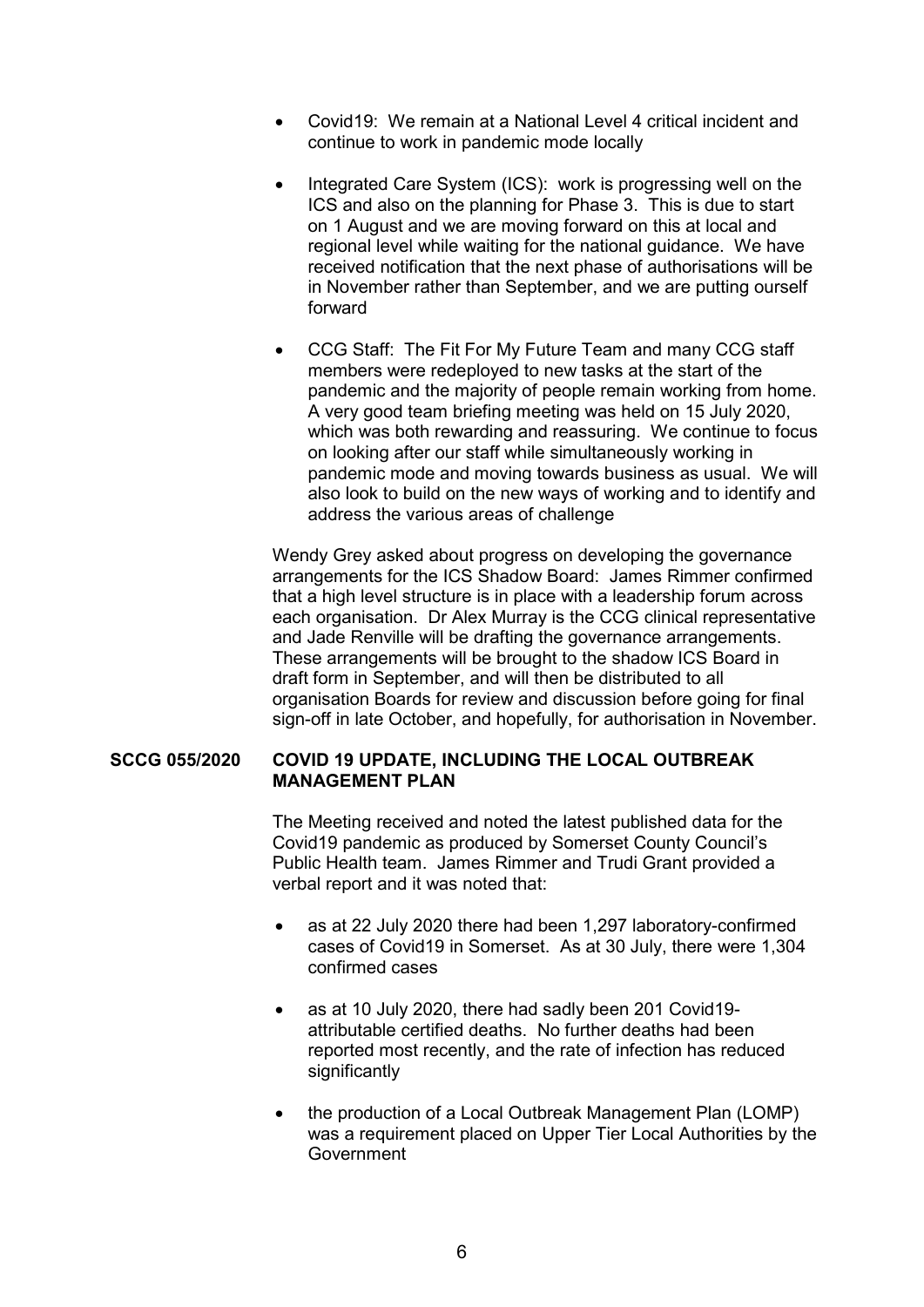- plans were required to be drafted and published by the end of June 2020
- the LOMP sets out how we work with Public Health England, Test and Trace, and environmental colleagues, to manage outbreaks locally
- as Covid19 is a novel virus, the health and care systems are still learning but it is becoming clear that the virus is focused around cluster outbreaks, so the LOMP is very important
- the LOMP sets out the arrangements for epidemic surveillance; outbreak and cluster identification and management
- there is currently no vaccine or specific treatment for Covid19 – public behaviour is the only defence. The Somerset public have responded well to the requirements for handwashing, social distancing etc and we must keep this going, together with the Test and Trace system
- the actions under the LOMP are being progressed: the approach is for strong communication and engagement with the public, in particular with people in the 'at risk' groups, with a focus on prevention
- 77 outbreaks have been managed in Somerset to-date and the outbreaks will undoubtedly continue. The Public Health team are working proactively with colleagues in the tourism industry and the learning from the recent outbreaks at Burnham-on-Sea is being implemented

 Lou Evans asked if the Test and Trace service had been used for all 77 outbreaks: Trudi Grant responded that the service was unavailable for the early outbreaks but Somerset has now adopted the national test and trace service.

 Dr Jayne Chidgey-Clark felt that the LOMP was very readable and hoped that members of the public were reassured about the work taking place. Attention was drawn to the work by SCC and the police relating to the travelling communities – washing facilities etc - which was comforting to see. Dr Jayne Chidgey-Clark asked about the confidence level in our ability to correctly undertake nasal swab testing, as false negative results would likely cause an increase in virus transmission.

 Trudi Grant referred to recent press discussion about the testing procedures. Somerset had experienced a situation with false positive testing but, from a false negative perspective, the test stands up very well including for those who are self-swabbing. Trudi Grant felt that Somerset can be confident that the vast majority of positive cases are being picked up but emphasised that no test is 100%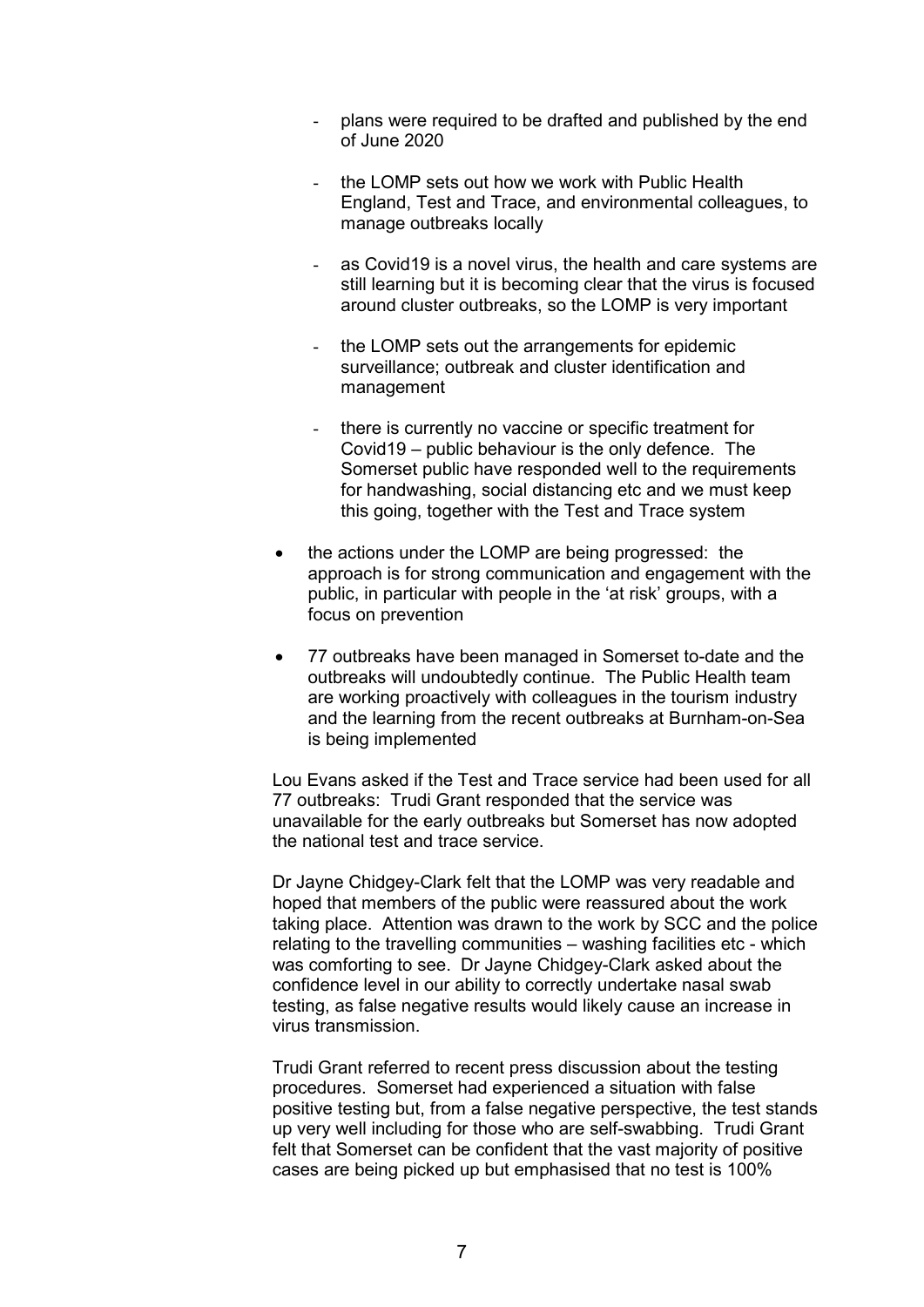perfect. One of the main early learning points is that it is important to have the test within the first five days of symptom onset to achieve more accurate results.

 Basil Fozard stated that the issue concerned human behaviour and asked about the public communication to ensure that people are constantly reminded of their responsibilities. Basil Fozard also wished to discuss the 'return to normal' and the associated risks. Lou Evans responded that this would be discussed during a later agenda item and that the communication programme would be picked-up by SCC and the CCG.

 Wendy Grey asked about the governance structure for the LOMP (page 8 of the Plan refers) and if the inclusion of an experienced, qualified infection control nurse would add value to the Board:

Trudi Grant responded that there are two Boards:

- the Covid19 Engagement Board is the political and civic leadership Board and will be leading the communication and engagement programme with the public. This will need to be as specific and targeted as possible. The first meeting of the Covid19 Engagement Board will take place on 31 July 2020
- the Health Protection Board is a very small clinical Board and includes Sandra Corry, Val Janson, Dr Alex Murray and the acute Medical Directors. They had discussed the inclusion of an infection control nurse and the Medical Directors felt they could fulfil that role. However, in the event they were unable to attend a particular meeting, their place would potentially be taken by a named infection control nurse. The Medical Directors already liaise very closely with the infection control teams and as a system, there is an Infection Prevention and Control (IPC) Cell which liaises with the Public Health team on an almost daily basis. The Health Protection Board has a very specific job to do and their preference was to keep the Board as small and as focused as possible. Trudi Grant offered to discuss the matter separately with Wendy Grey if necessary

 Trudi Mann confirmed that she had discussed the LOMP with Trudi Grant and felt safer and more reassured. Trudi Mann asked about the workforce and the demand for public health experts:

 Trudi Grant replied that public health consultants are strongly in demand. SCC had managed to appoint to a temporary position over the past few months but that contract is now coming to an end. It is intended to introduce further capacity reporting to the Public Health Consultants to help manage any outbreaks, but as this is an unknown quantity, it is difficult to calculate how much additional capacity will be required. SCC is looking to develop other members of the workforce that could be redeployed to support a surge if needed.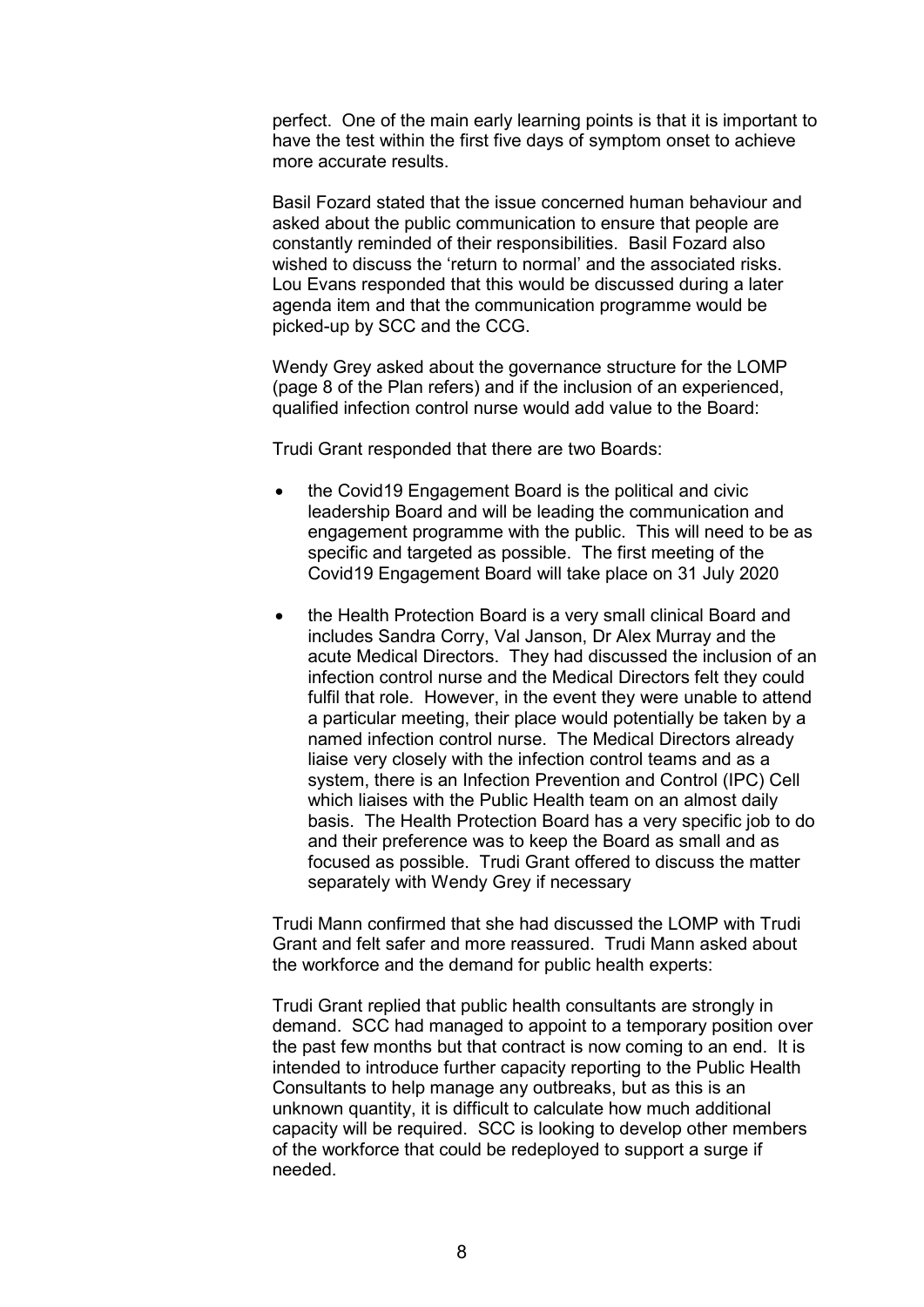David Heath expressed concern that, with the relative loosening of social restrictions, Somerset may see large numbers of people congregating at beaches, beauty spots etc. It will not be possible to apply the track and trace system, nor to provide policing of social distancing measures – what responses to this type of gathering are being considered?

 Trudi Grant confirmed that SCC is working closely with the tourism industry to broadcast messages to people who may be coming to the area, but we are reliant on people taking responsibility and complying with infection control measures. SCC is also working well with environmental health colleagues. District Councils have responsibility for event licensing etc, so there is good oversight of the management arrangements. In terms of impromptu gatherings, we will be reliant on people's good sense and getting the messages out as much as possible. The south west relies on tourism – we want people to come to the area – and we must balance the risk.

 James Rimmer reminded the meeting that the Incident Control Centre (ICC) continues to run, led by Maria Heard.

 Lou Evans expressed his thanks to James Rimmer and Trudi Grant for the paper and asked that any additional comments be emailed to Trudi Grant directly.

 By a virtual show of hands, the Governing Body endorsed the Local Outbreak Management Plan.

#### **SCCG 056/2020 FIT FOR MY FUTURE (FFMF)**

 The Meeting received a paper setting out a summary update on the key findings of the public consultation report relating to the future location of acute inpatient mental health services for adults of working age, together with the next steps and timescales for mental health as part of the FFMF programme. Maria Heard, with input from Andrew Keefe and Dr Peter Bagshaw, provided a verbal report and it was noted that:

- the FFMF programme was formally relaunched on 28 July 2020
- the consultation had shared the CCG's vision for strengthened mental health services, together with a proposal to relocate inpatient services from Wells to Yeovil
- for the last three weeks of the 12-week consultation period, due to Covid19, it had been necessary to switch from face-to-face events to a digital/telephone consultation approach
- during the consultation period:
	- 538 surveys were received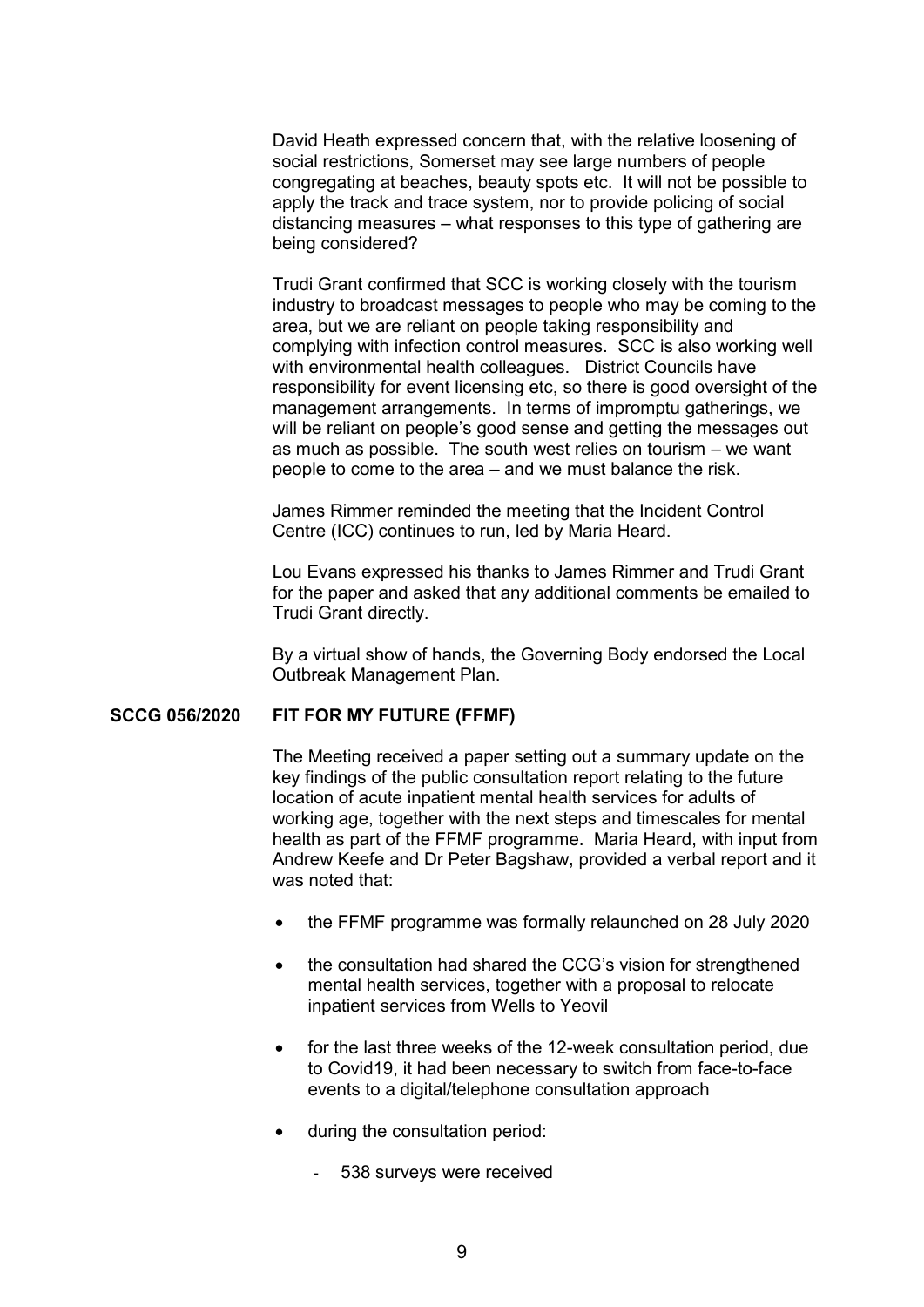- 20 emails, two calls, six letters and one petition were received
- 63 events were organised or attended to promote and discuss the consultation
- 732 people attended these events
- 3,538 people were reached through a Facebook live event
- although the majority of public-facing activities were completed, some events had to be stood down, so paid advertising was made in various journals in the Wells area, and additional material was posted to areas we knew were still open, eg. pharmacies, primary care services etc
	- people were able to continue to provide feedback online, via email, letter and by telephone
- the full report was signed off at the Programme Board on 28 July
- Participate was commissioned to conduct an independent analysis of the feedback:
	- overall the consultation demonstrated significant divergence of views, depending on where people lived
	- 52% of people were opposed to the proposed change, 37% were in favour
	- the three localities closest to Wells Central Mendip, West Mendip and North Sedgemoor – produced 44% of the responses but constitute 21% of the Somerset population
	- in the three localities closest to Wells, 75% of the responses disagreed with the proposal to relocate the Wells unit to Yeovil, and 16% agreed with the proposal
	- elsewhere, 54% were in favour of the proposal and 33% were against
- the reasons people gave for opposing the proposal included:
	- the challenges for travel  $-$  time; cost; lack of public transport; additional travel time for carers - which might deter staff from moving from St Andrews
	- concern that the Wells mental health service would be downgraded
	- that the small number of patients who need to be referred to A&E did not outweigh the concerns about the loss of St Andrews Ward, and patients and their families would encounter difficulty in travelling to the proposed relocated site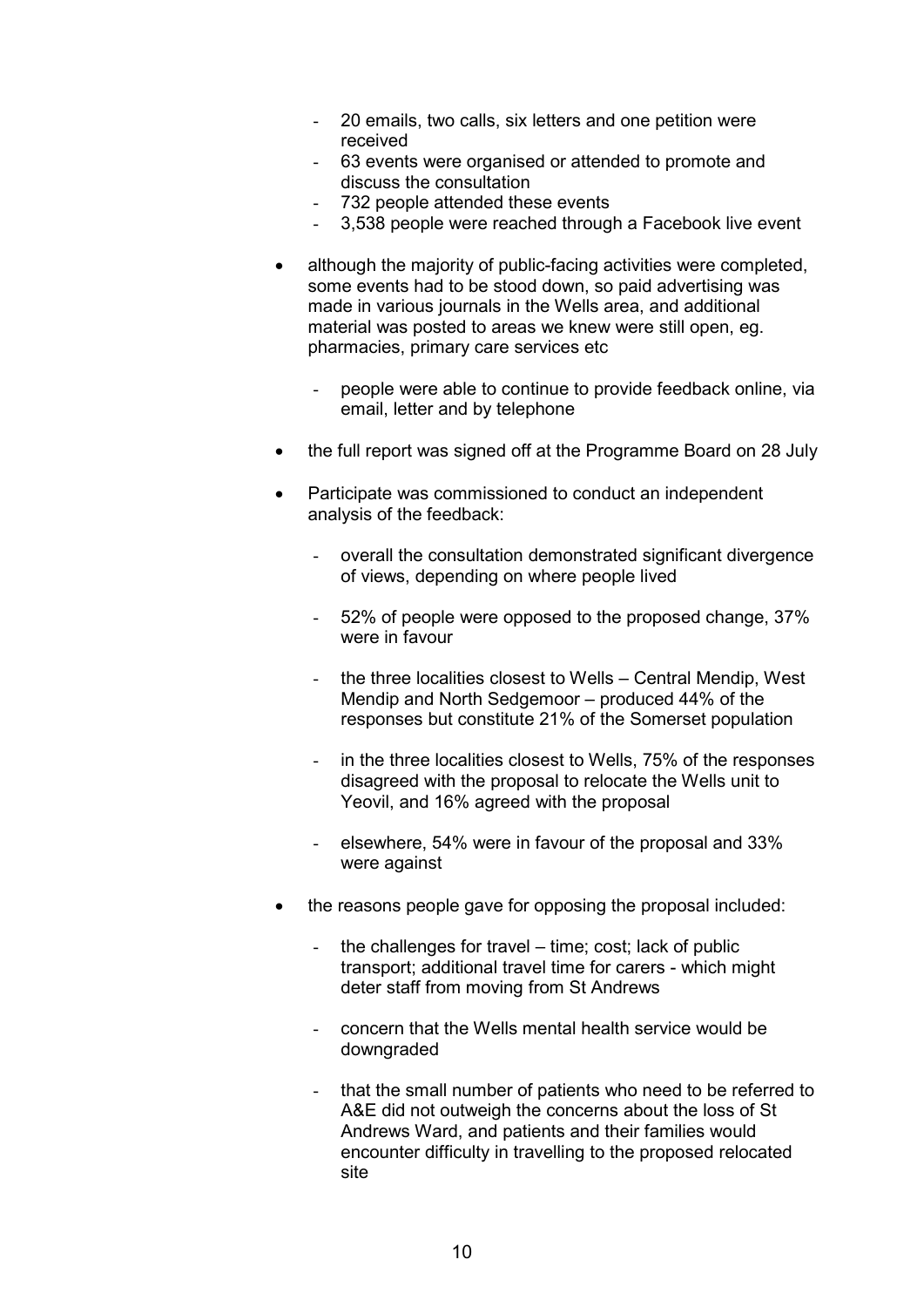- concern about the lack of A&E provision generally, not just for mental health patients. This will be taken into account through the Urgent and Emergency Care services
- 33% of all respondents did not believe the proposal would deliver quality healthcare for people in and around Wells
- the reasons people gave for supporting the proposal included:
	- the risk of staying the same is too great
	- the service improvements for staff and patients, as outlined in the consultation document
	- medical staff, clinicians, social workers etc favoured the service reconfiguration and were less concerned about the travel aspects
- suggestions for improving the proposal included:
	- the Somerset Constituency Labour Party petition, which received 382 signatures, stated a preference to retain the St Andrews Ward at Wells, with increased funding for safer staffing levels, with additional capacity at Yeovil to meet future demand
	- part or fully subsidised travel and parking, dedicated transport services
	- retaining the St Andrews Ward as a crisis café or a stepdown facility
	- to use the services at Yeovil to create male and female wards
- next steps:
	- consideration to be given to the feedback and the impact on the proposal
	- establishing working groups across the system to further review the proposal and how it should be amended
	- formal sharing of the feedback with members of the public via an MS Teams Live Event (2 September)
	- setting up a travel sub-group to identify, explore and mitigate options to address the transport issues
	- working with partners to confirm the final capital expenditure and build process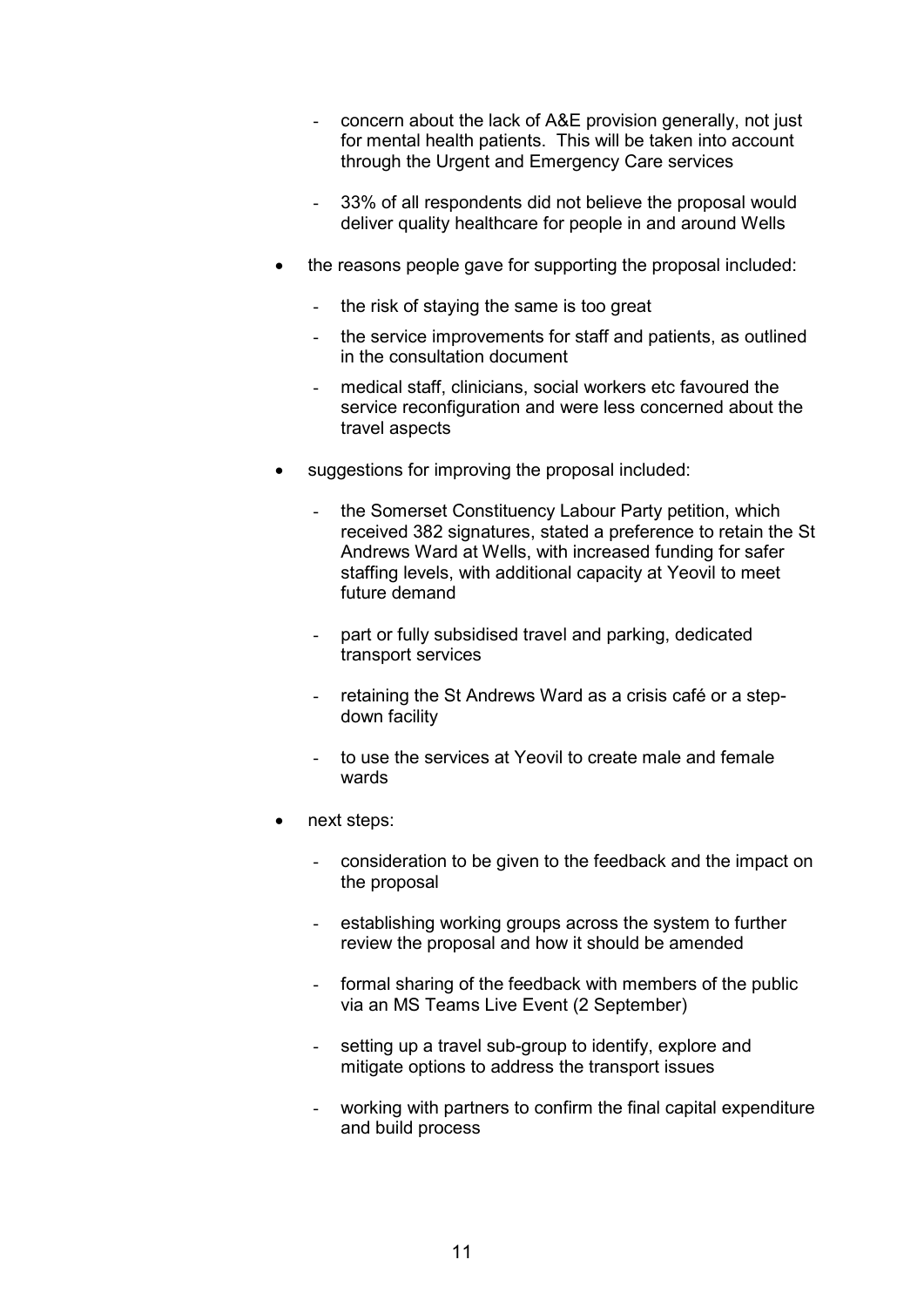to bring the decision-making Business Case to the Governing Body in September 2020

 Governing Body members expressed their thanks to Maria Heard and the FFMF team for a very comprehensive, honest and robust consultation and report. Other Governing Body comments included:

- that Somerset will always struggle with rurality and transport issues
- commendation of the use of digital technology throughout the process

 David Heath stated that we must set out how we will deliver local services in an effective and convenient way for patients: urgent care will be critical, and if we get this right, other issues will reduce. David Heath felt there was an assumption in some areas that St Andrews Ward Wells is a local ward for local people: we need to have the wider view of how we wish to structure services across the county.

 By a virtual show of hands, the Governing Body noted the report and Endorsed the approval process as indicated in the report timeline.

#### **SCCG 057/2020 FINANCE REPORT 1 APRIL TO 30 JUNE 2020**

 The Meeting received the Finance Report for the period 1 April to 30 June 2020. Alison Henly provided a verbal report and it was noted that:

- indicative funding allocations were issued to CCGs in January 2020 and a draft plan, based on these indicative allocations, was submitted to NHS England and Improvement on 5 March 2020
- due to Covid-19, new guidelines were issued on 17 March 2020, which fundamentally changed the financial arrangements for NHS organisations for 2020/21 and suspended further work on the annual planning process until further notice
- Somerset CCG continues to monitor its spend against the indicative allocation, and there is a reclaim process/top-up allocation for Covid-19. The CCG is also keeping expenditure under constant review to see if any costs will have a recurring impact
- the Government has committed that the NHS will breakeven for the first four months of this financial year, ie. April-July 2020
- the Finance report has been considered by the Audit Committee, and the Finance and Performance committee has undertaken a 'deep dive'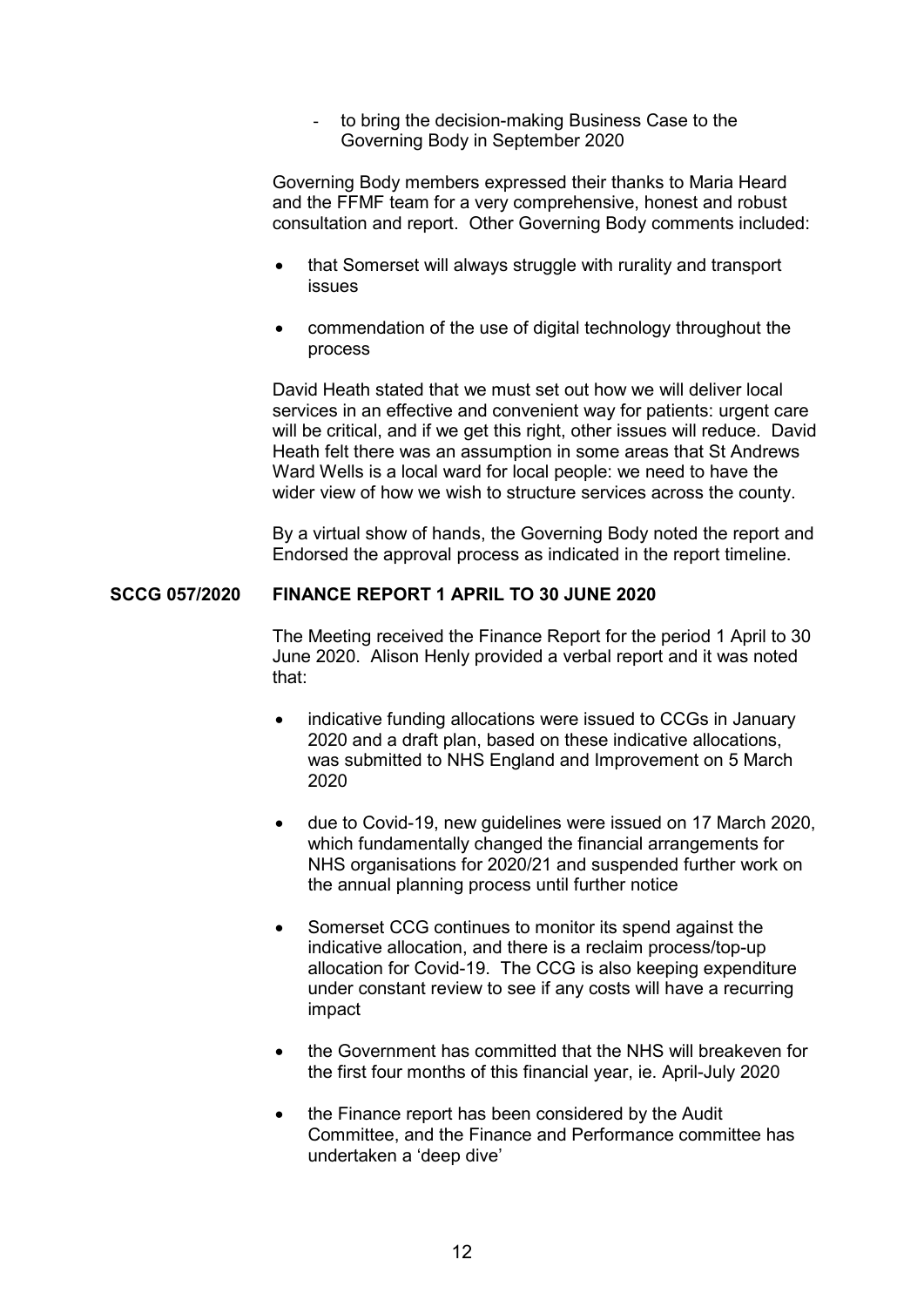In his capacity as Audit Committee Chair, Lou Evans endorsed the comments made by Alison Henly. Grahame Paine, Chair of the Finance and Performance Committee, confirmed that a 'deep dive' had been undertaken, but felt this was not wholly satisfactory due to the lack of guidance. However, it was pleasing to report that the Committee felt the money was being well-spent, and that the CCG is able to reclaim Covid-19 related expenditure.

 Referring to Table 2 of the report, Analysis of Expenditure, Basil Fozard queried the 20% variance in the forecast expenditure for 'Other Programme Services':

 Alison Henly responded that this was largely due to the cost impact on the Better Care Fund, where money was released to support the acceleration of the discharge programme. There had also been an initial assumption that the CCG would have a savings programme, but this has not been possible due to Covid-19.

 By a virtual show of hands, the Governing Body approved the content of the Finance Report for the period 1 April to 31 July 2020.

## **SCCG 058/2020 QUALITY, SAFETY AND PERFORMANCE EXCEPTIONS REPORT FOR THE PERIOD 1 APRIL-30 MAY 2020**

 The Meeting received the Quality, Safety and Performance (QSP) Exceptions Report for the period 1 April to 30 May 2020. Alison Henly and Sandra Corry provided a verbal report and it was noted that:

- the report provides a summary and analysis of escalation issues for QSP compared to the constitutional and other standards
- the most up-to-date information has been incorporated, so some sections refer to May 2020, others to June 2020
- the report focuses on emergency services, Referral to Treatment (RTT), Diagnostics, Cancer, Mental Health, and **Maternity**
- there are no issues of particular significance: where there are issues, these are well understood, including patient safety and quality concerns which continue to be monitored

 Dr Jayne Chidgey-Clark queried the backlog in the diagnostic service and asked about the CCG's confidence level that it will be resolved. Dr Chidgey-Clark also asked about the potential harm for longwaiters, and expressed concern about mental health and the increase in domestic violence and abuse during Covid-19:

 Alison Henly responded that, at the beginning of the pandemic, there was insufficient capacity in the diagnostic service, and it is true that people have had to wait longer. However, there has been increasing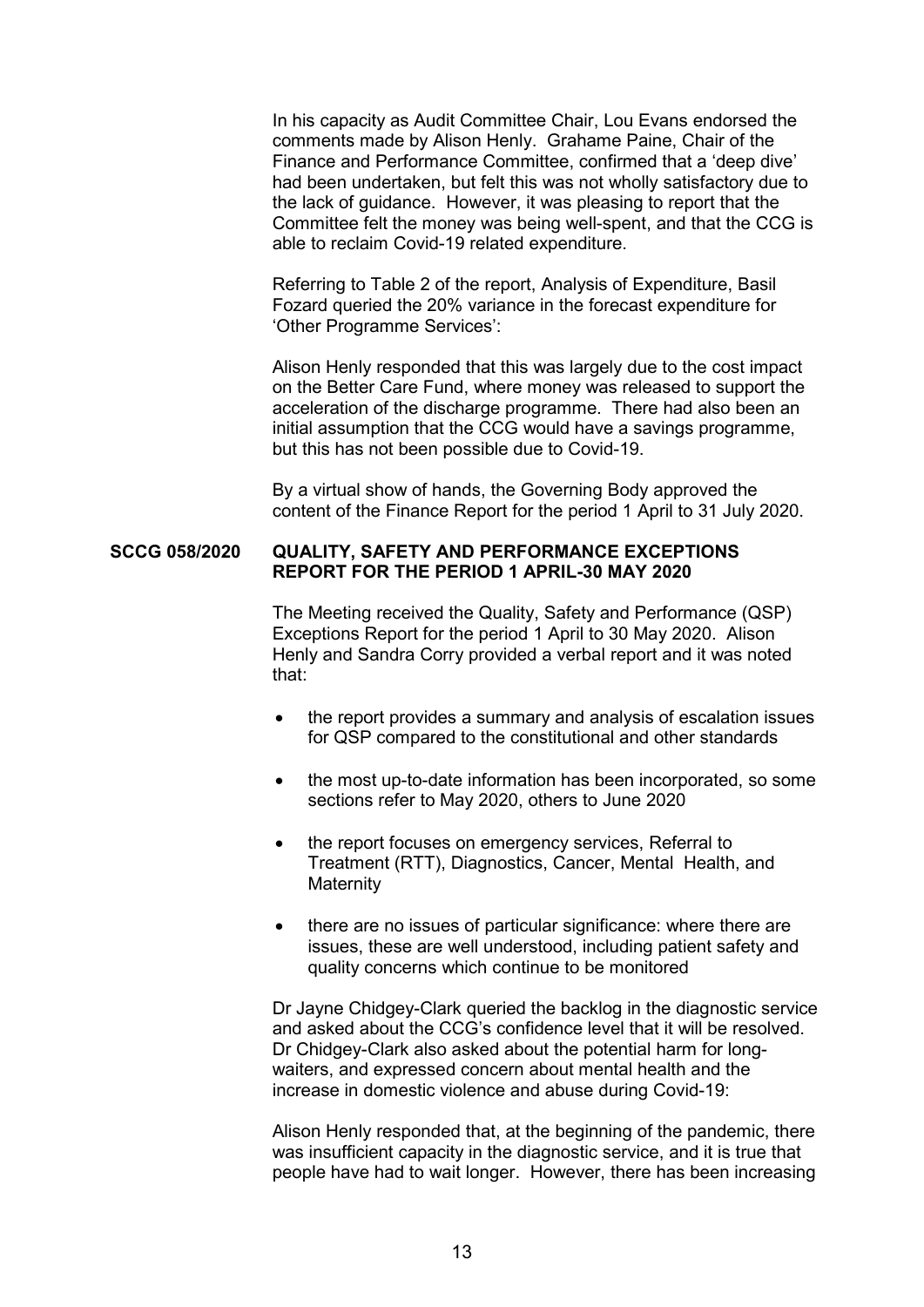focus on diagnostics across the region and teams are working through the required actions: this work will be linked into the expected guidance for Phase 3 (service restoration and recovery). Where we can re-establish services safely, we have done so. However, due to some capacity constraints and the requirement for social-distancing this has not always been possible. In summary, services are being maximised where possible, but we will need to look at increasing capacity not only in Somerset but across the south-west.

 Referring to the harm reviews, Sandra Corry advised that the CCG is working closely with NHS England about how an easier and more flexible model can be introduced that will allow us to quickly pick-up patient harm or risk of harm. Due to the backlog, prioritisation of need is key and how we do this in an equitable and appropriate way.

 Dr Chidgey-Clark asked if provision had been made for additional services around domestic abuse etc. Sandra Corry confirmed that the Safeguarding Adults Team, together with social care and police colleagues, are looking at this to understand the trends. Recent data suggests no significantly high numbers at present but we realise there may be a hidden problem.

 Basil Fozard expressed concern about cancer 62-day performance, at 76%, and stated that some patients will have advanced their cancer stage because of delayed treatment – he encouraged the CCG and providers to focus on diagnostics. Basil Fozard also asked about stillbirth and neonatal deaths and if an external report should be undertaken.

 Referring to the backlogs, James Rimmer agreed this is an issue, both locally and nationally. However, the south west is one of the top three performers in almost all metrics across the country's seven regions. Somerset is working nationally as part of an 'adopt and adapt' programme and each region is picking up one specific theme. The south west has picked up diagnostics to understand the high impact changes that can be made, followed by fast roll-out nationally. Other areas are focusing similarly, for example, on endoscopy and outpatients.

 In terms of mental health, Alison Henly confirmed that arrangements have been maintained to support patients throughout the pandemic, using a combination of traditional and digital services. For example, MindLine has been introduced, a service which operates 24/7, to support people whenever they need.

 Referring to Basil Fozard's question about stillbirth and neonatal deaths, Sandra Corry advised that, at present, we do not know if the May figures are unusual in their profile and if there has been any impact from Covid-19. The numbers are low but we are not complacent and are actively reviewing and investigating each case. It is not possible to go into any detail, due to the low numbers and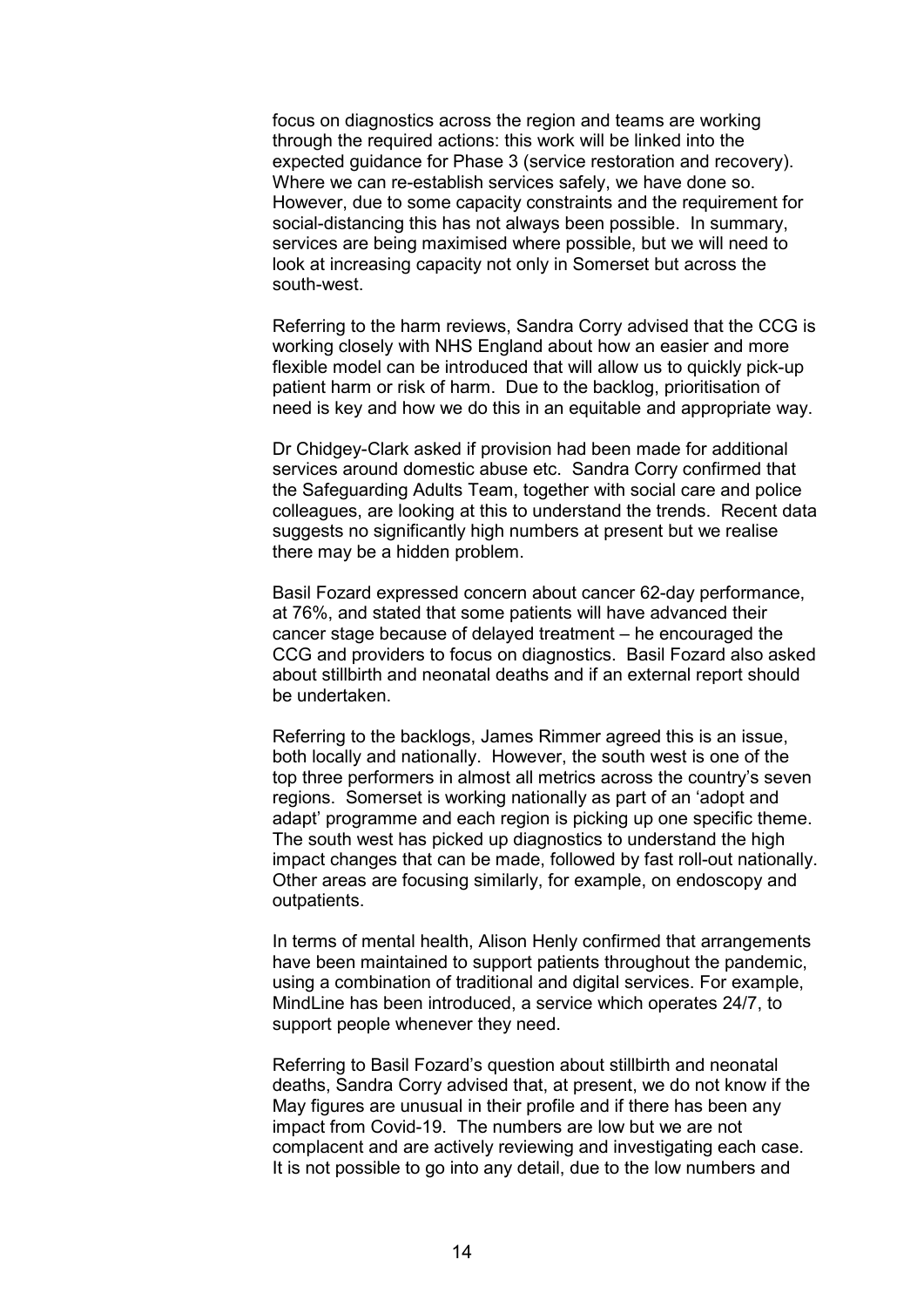the high risk of an individual being identifiable, but the learning from these cases will be taken forward. However, we are not aware of anything in particular that we need to focus on at this stage.

 Judith Goodchild noted that long-waiters for surgery are being assessed from harm from a clinical perspective but asked if the impact on their quality of life is also being reviewed – does it affect their work? Are they carers for someone else?

 Sandra Corry responded that some very proactive discussions had taken place but, due to Covid-19, it had been necessary to put further work on hold. The CCG had wanted to progress this work with Healthwatch, and a separate discussion will be arranged.

 Action 776: Consider how we can work to understand the impact of delayed treatment on patients' quality of life (Sandra Corry)

 Lou Evans commented on the issues raised by the QSP report and asked that further time (20 minutes) be given to this item at the next meeting.

Action 777: QSP to be allocated 20 minutes at the meeting on 24 September (Kathy Palfrey)

## **SCCG 059/2020 CORPORATE RISK REGISTER UPDATE REPORT**

 The Meeting received the Corporate Risk Register Update Report, together with a verbal report from James Rimmer. It was noted that:

- eight risks have been escalated to the Corporate Risk Register:
	- relating to Covid-19:
		- maintaining clinical safety
		- PPE
		- Risk of nosocomial transmission
	- Ofsted/CQC SEND Report, written statement of action: we are working on this to ensure we are meeting our duties. The report highlights where we are challenged and we are working to improve these areas
	- Fit For My Future Financial Sustainability Benefits: FFMF is a transformation plan that will lead to the CCG being able to address the underlying deficit
	- neurological-rehabilitation

 Referring to risk 135, Dementia Diagnosis Rates, Dr Jayne Chidgey-Clark noted that this has been put on hold nationally due to Covid-19, and asked if this would continue: alternatively, if it would be addressed as one of the CCG's priorities for earlier work, noting that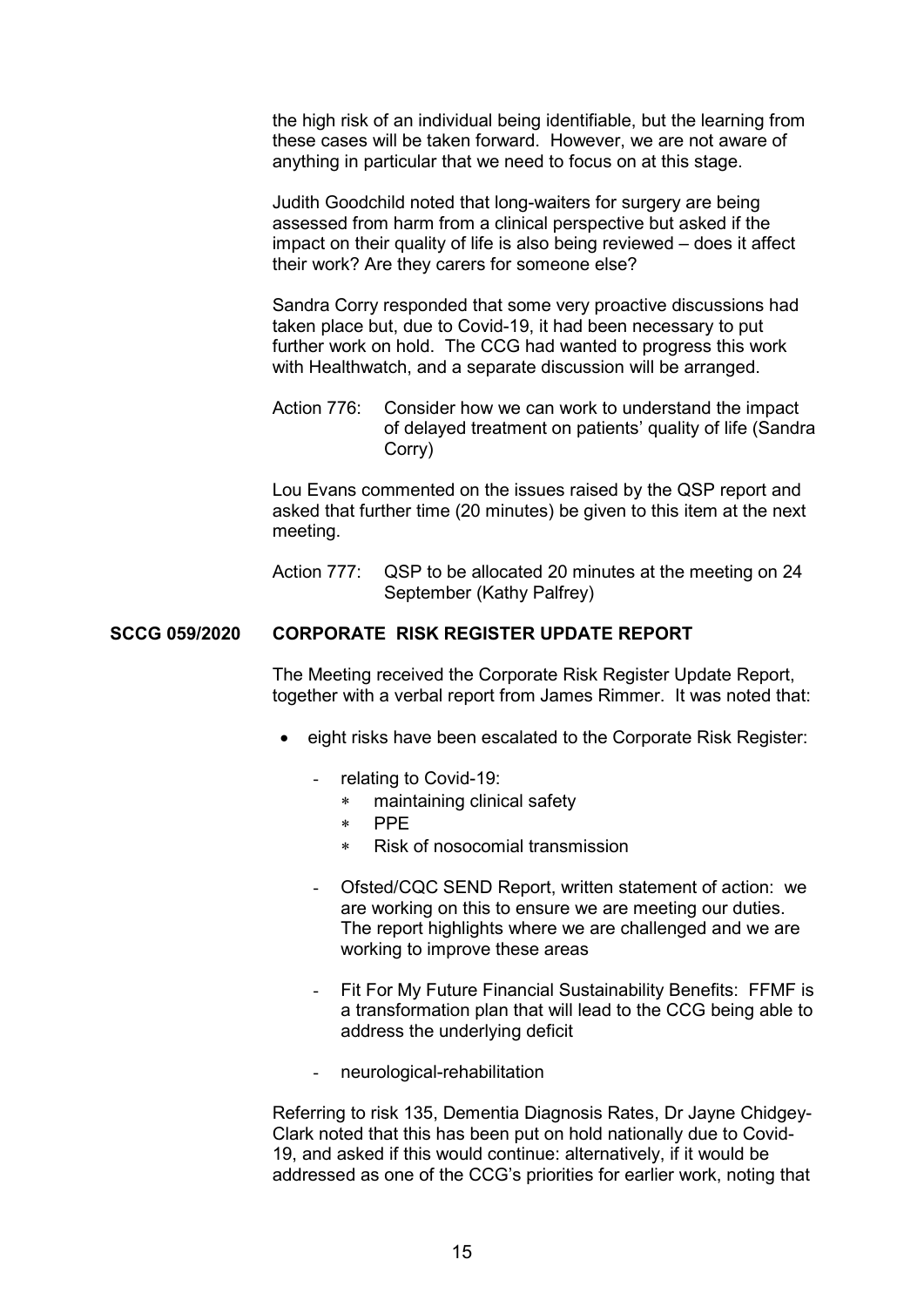the costs for continuing to keep dementia diagnoses on hold would be quite significant.

 James Rimmer responded that the detail is not yet available. The CCG has written to Practices and we are devising new ways of working with them. The activities will be picked up and the quality measures will begin again from October. Dr Peter Bagshaw has brought considerable expertise to the CCG around dementia, and soft measures are making good progress. James Rimmer suggested that further discussion and investigation be undertaken by Patient Safety and Quality Assurance Committee (PSQAC), and this was agreed.

 Action 778: Dementia discussions to be included on the agenda for the next PSQAC meeting (Dr Jayne Chidgey-Clark/Sandra Corry)

 Trudi Grant commented on the huge achievement of the Acute Hospitals, where the transmission of Covid-19 had reduced significantly. The Health Protection Board will be looking at what more the system needs to do to prepare for a possible second wave, but the work done to-date in Somerset has been exemplary.

 By a virtual show of hands, the Governing Body approved the additions and amendments as outlined in the Corporate Risk Register Update report.

#### **SCCG 060/2020 ANNUAL COMPLAINTS REPORT 2019/20**

 The Meeting received the Annual Complaints Report for 2019/20. Sandra Corry advised that the report is a regulatory requirement and for 2019/20 is presented as an infographic rather than as a detailed report. The report had been considered and approved by the Patient Safety and Quality Assurance Committee (PSQAC).

 David Heath noted that the report included some incomplete returns and asked that this be corrected for future years. Dr Jayne Chidgey-Clark advised that this had been picked up at the PSQAC and further suggestions for improvement had also been put forward.

 Grahame Paine asked how Healthwatch feeds into the CCG complaints' procedure:

 Judith Goodchild responded that Healthwatch signposts people to the correct place (for services, complaints etc) and also informs the appropriate authorities: every few months, Healthwatch sends a copy of all the complaints they have received to the appropriate organisation, be it SCC, primary care, the Acute Hospitals or the CCG, and complaints often inform the agenda for Healthwatch. Sandra Corry advised that the CCG only counts formal complaints. However, we do triangulate others and ask the team to consider how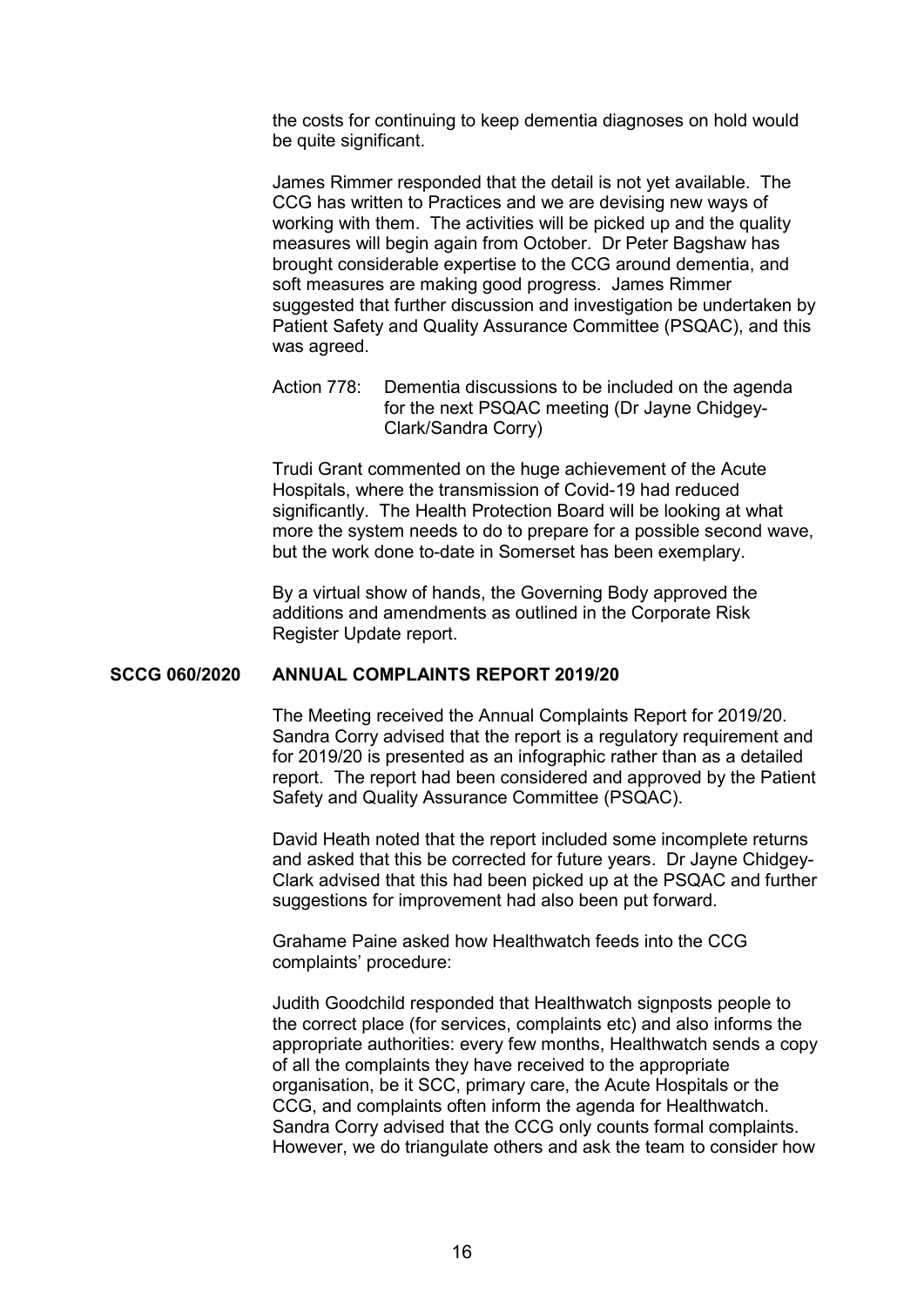the learning can improve frontline practice and service commissioning.

 By a virtual show of hands, the Governing Body approved the Report and endorsed the decision to publish it on the CCG website.

## **SCCG 061/2020 ONE SOMERSET**

 The Meeting received a document titled 'One Somerset – Business case for a new single unitary council for Somerset'. David Fothergill extended Pat Flaherty's apologies due to a prior commitment. Introducing the document, David Fothergill stated that:

- Somerset County Council and the CCG work very closely, and the common footprint provides great strength
- Somerset is currently classed as a two-tier area, so has a County Council and District Councils
- this is unusual (England has mostly unitary Councils) and means there is a lot of abrasion where services join, due to the requirement to negotiate with the four district councils, leading to public confusion about responsibility
- One Somerset (the business case) seeks to resolve these challenges by removing confusion, allowing better working, and providing clearer, more sustainable public services
- One Somerset will deliver £18.5 million in savings every year
- the One Somerset business case has been submitted to the Secretary of State. Other parties (District Councils) will be asked to submit their own business cases, but it is believed that SCC's proposal - One Somerset - will cement the good relationship with the CCG and maintain co-terminosity
- it is further believed that any move to link Bath and North East Somerset with North Somerset, or to divide the County into three or four different unitaries, would undermine the relationship with the CCG
- a decision from the Secretary of State is expected in the Autumn, and Somerset will look to being a unitary authority from April 2022

 Governing Body members presented differing viewpoints towards the business case:

 both as a resident of Somerset, and from a CCG perspective, Dr Jayne Chidgey-Clark supported a single unitary authority, and felt that a unitary authority is a more simple approach than a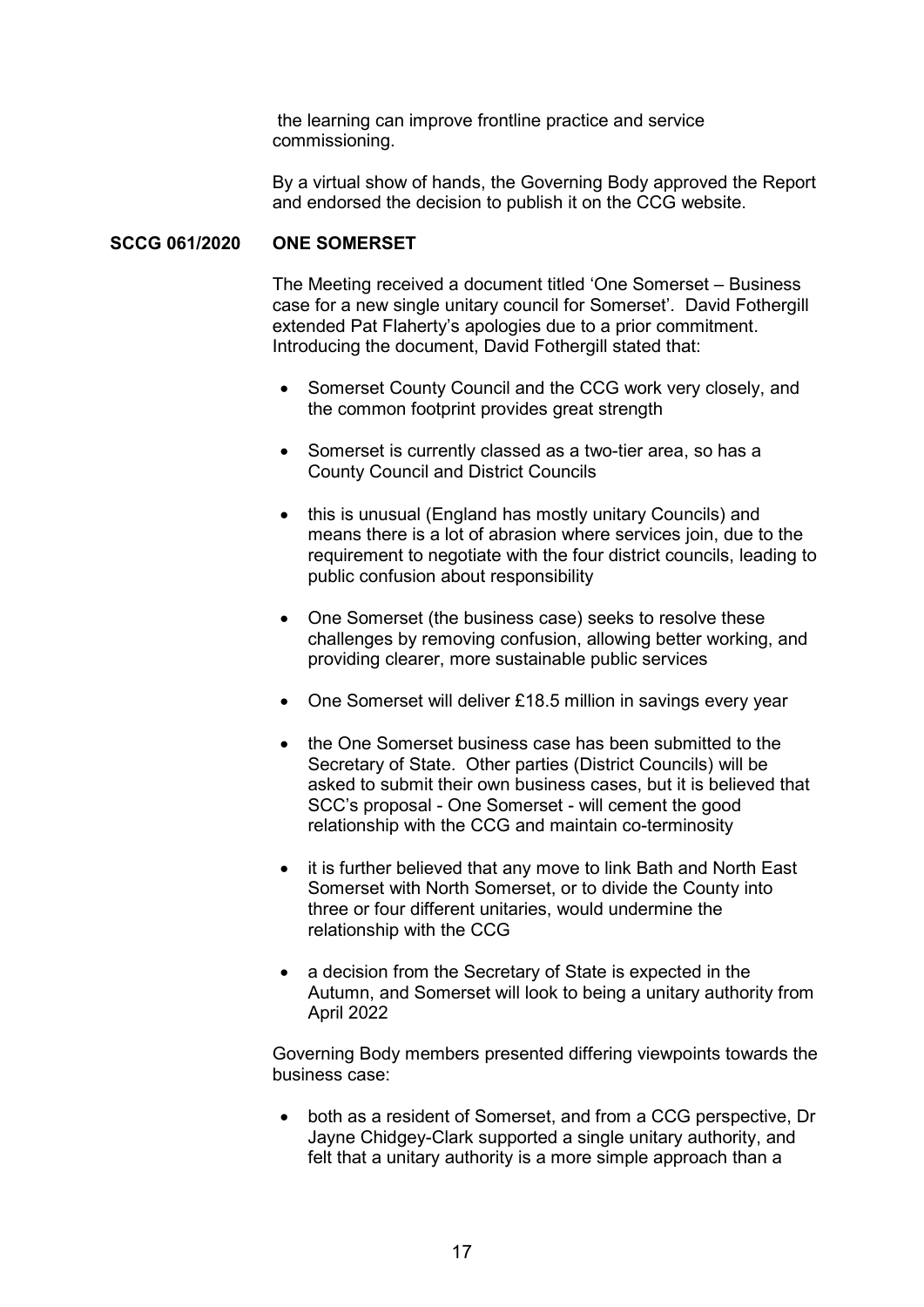two- or three-tier system. The projected £18.5 million savings would be excellent

- David Heath challenged the paper on a number of points, including:
	- due to its political nature, he did not feel that the CCG should be taking a view: however, he acknowledged that it was useful for the CCG to be informed about SCC's position
	- page 34, Health Care Delivery, which states that: "Despite having the highest ratio of GPs, Care Quality Commission (CQC) ratings show these services as the worst in the South West." David Heath stated that he did not recognise this, and that the statement should not be included in the paper as SCC has no responsibility for GP services

 David Fothergill disagreed and felt that the CCG should take a view. He stated that the STP would be driven apart – there would no longer be a single link for adult social care – and this would lead to worse outcomes for Somerset residents.

 David Heath accepted the issue of co-terminosity but felt that a one, or alternatively, two-tier system was not directly relevant to the essential relationships between the CCG and local government.

 David Fothergill said that the ultimate decision would be made the Government, and their direction of travel is towards unitary authorities: political issues aside, the local authority and the CCG must do what is best for the people of Somerset.

 Referring to the comment on page 34, Dr Carlton Brand commented that the business case tries to present facts and balance. He stated that the local authority believed the comment to be true and it was supported by the data.

 Following a request by the Chair, it was agreed that Dr Brand would check the statement to confirm if its base was in fact or assumption, given that some of the data included in the business case related to 2014/15.

 Action 779: Veracity of the comment on page 34, referring to GP services in the south west to be checked, taking account of the latest data (James Rimmer/Dr Carlton Brand)

 Judith Goodchild commented that, in the light of the Ofsted SEND report, the move to a single unitary council would be positive, in that more money could be released to support children.

 David Fothergill commented that two-tier authorities are described as an unaffordable luxury. The direction of travel is towards a single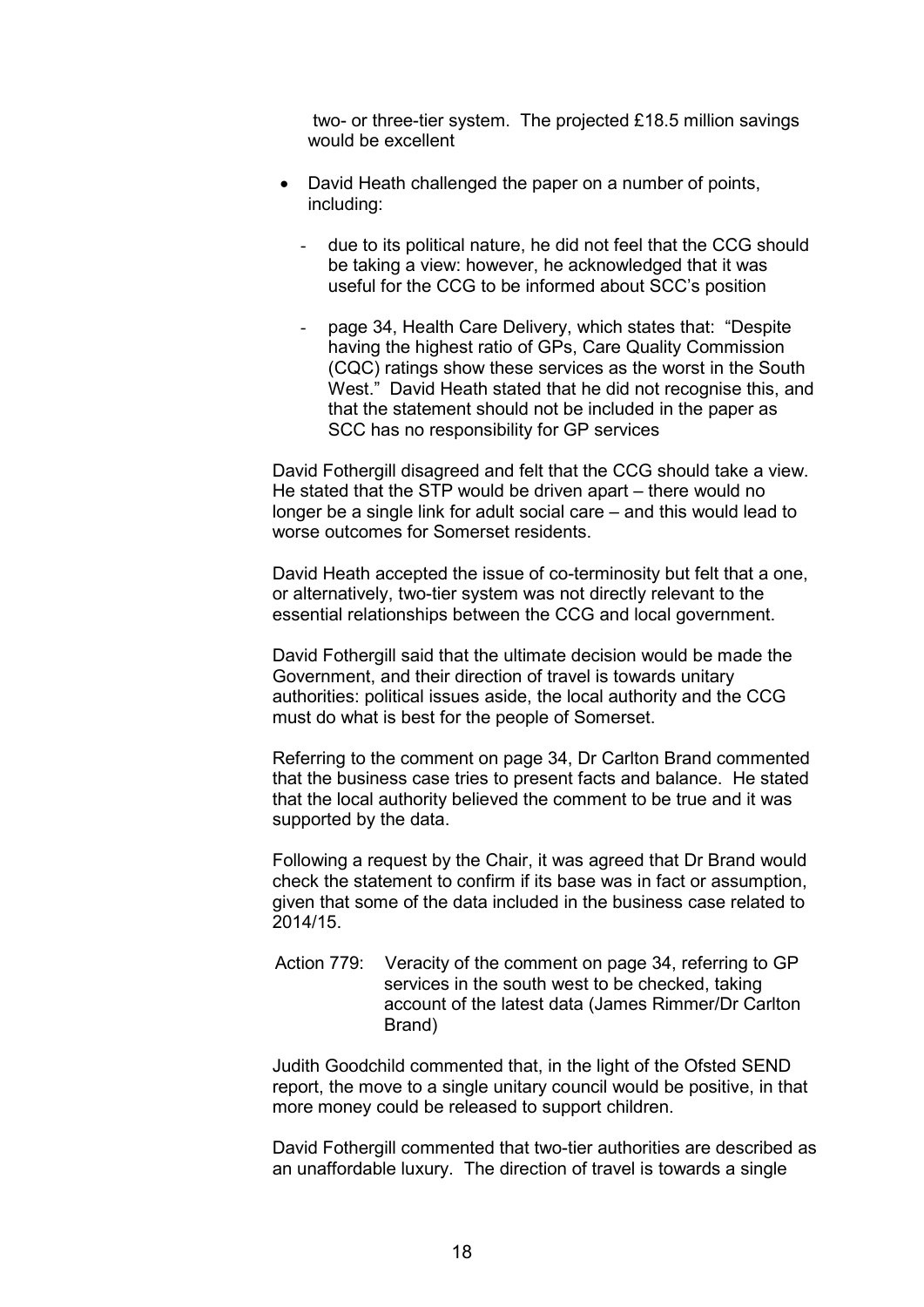unitary authority. £18.5 million would be released by disbanding the four district councils.

 James Rimmer advised that he had recently met with Pat Flaherty (SCC Chief Executive) and Jan Gamon (South Somerset District Council). SSDC is considering the various options, including working as a single unitary authority, and will present their proposal to a future Governing Body meeting.

 Referring to the projected savings of £18.5 million, Lou Evans asked if a high level re-investment plan had been done, and if so, what percentage of the re-investment would go into health and social care:

 David Fothergill responded that a high level re-investment plan has not been produced; rather, the focus has been about the savings that could be delivered through transition. The Government has been very specific about what can and cannot be included in the business case. A unitary authority will need to work in shadow format for the first year and a number of decisions will need to be made. For example, the need to be carbon-neutral by 2030 will require money to be diverted towards achieving that, but some will certainly be reinvested in public health and the prevention agenda.

 Lou Evans thanked David Fothergill and Dr Brand for their presentation and confirmed that the Governing Body would make a response on the business case in due course. The matter would continue to be discussed by the CCG in private session (Part B) later today.

#### **SCCG 062/2020 ANY OTHER BUSINESS**

#### **Annual General Meeting (AGM)**

 David Heath commented that it would be helpful for the AGM to be scheduled outside of normal business hours. Referring to Covid-19, he also suggested the inclusion of a "how was it for you?" session, to hear from people external to the CCG.

 James Rimmer confirmed that an AGM could be held out-of-hours. Technically, the AGM reflects on the prior year and Covid-19 was, in general, only pertinent for the last two weeks of the financial year. He agreed, however, that in addition to the formal review of the 2019/20, the AGM could include a "tell us how it is for you" session, given that Covid-19 is still very relevant.

## **SCCG 063/2020 DATE OF NEXT MEETING**

 Lou Evans confirmed that the AGM will be held on Tuesday, 15 September 2020 in virtual format, at a time to be confirmed: this will be published on the website and via social media.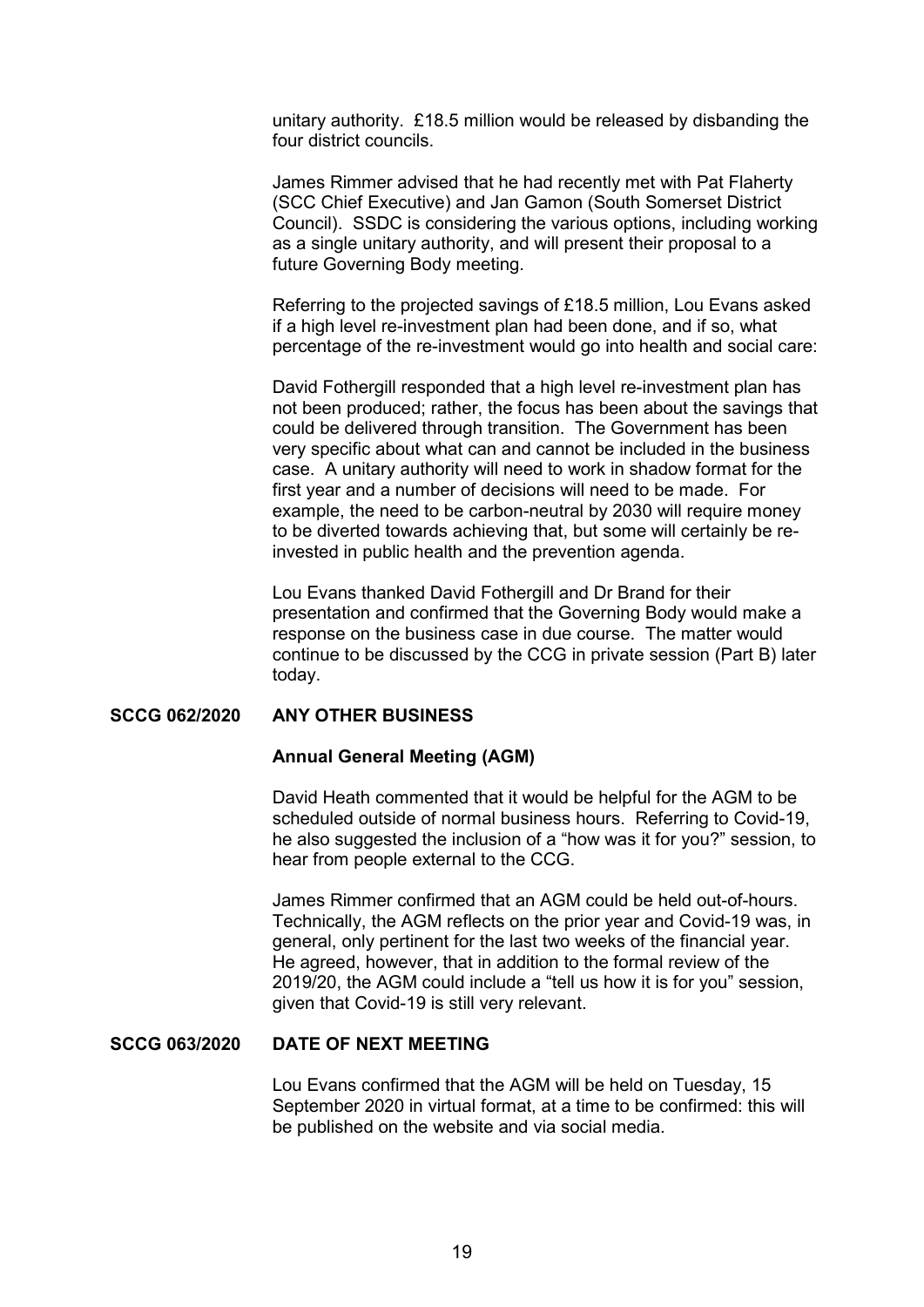The next formal meeting of the Governing Body will be held on 24 September 2020 at 9.30 am via MS Teams. Papers will be published in advance on our website and members of the public are invited to submit their questions to  $k$ athy.palfrey@nhs.net by midday on Tuesday, 22 September 2020.

 The Chairman brought the Part A Meeting to a close and advised that the Governing Body would now move into its private session. This session would not be recorded, due to the confidential nature of the business to be transacted, publicity on which would be prejudicial to the public interest.

CHAIRMAN …………………………………… DATE …………………………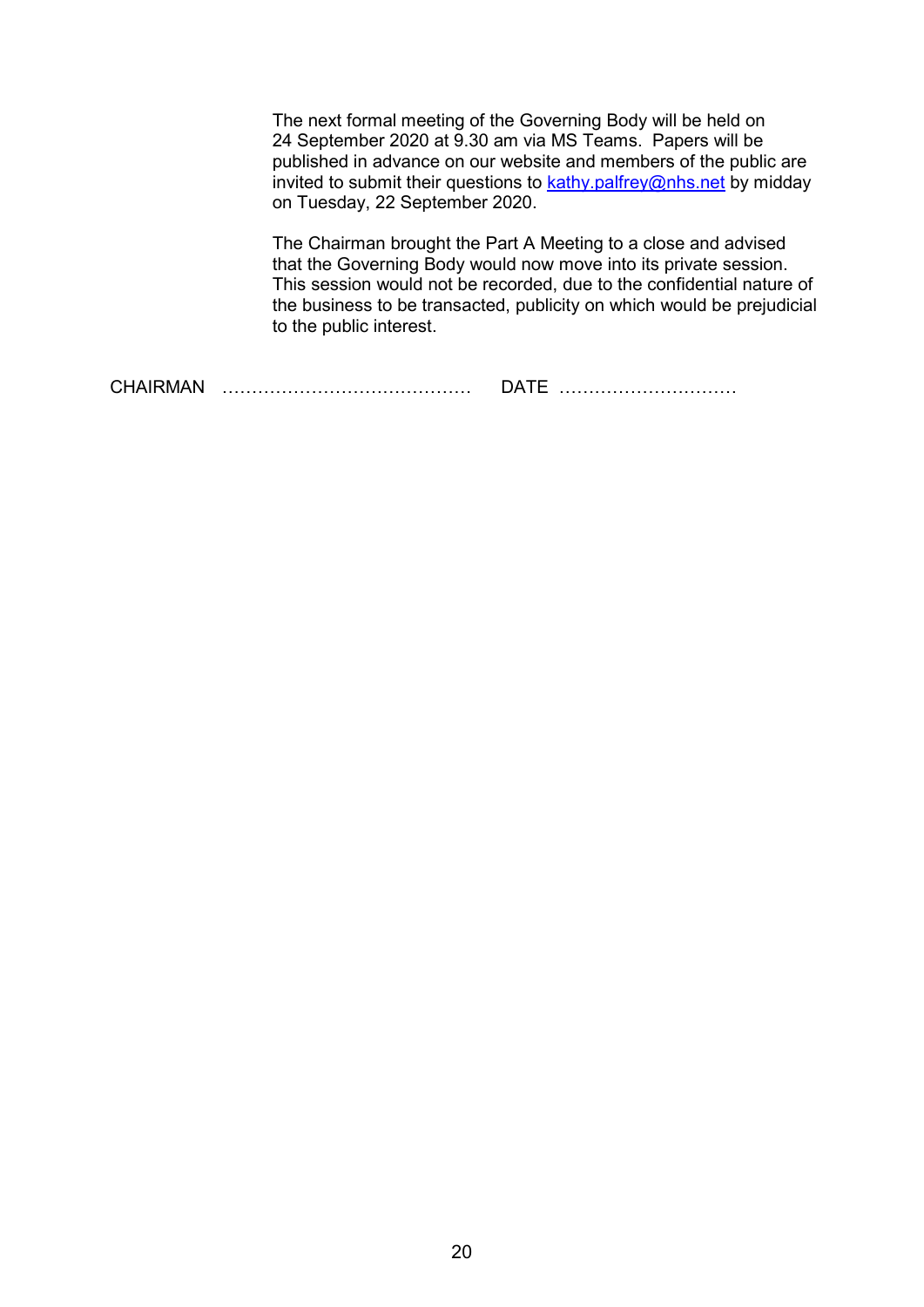

## **ACTIONS ARISING FROM THE PART A SCCG GOVERNING BODY MEETING HELD ON 30 JULY 2020**

*Text in green was added arising from discussion at the Virtual meeting of the Governing Body on 30 July 2020 and through subsequent updates from Directors. Items marked Complete, Closed or subsumed into Business as Usual will be deleted from future schedules*

| <b>Action</b><br>No. | <b>Action</b>                                                                                                                                                                                      | Lead                                                                | <b>Updates/Action Date</b>                                                                                 |  |  |
|----------------------|----------------------------------------------------------------------------------------------------------------------------------------------------------------------------------------------------|---------------------------------------------------------------------|------------------------------------------------------------------------------------------------------------|--|--|
|                      | <b>Actions Arising from Meeting held on 30 July 2020</b>                                                                                                                                           |                                                                     |                                                                                                            |  |  |
| 779                  | One Somerset: Veracity of<br>the comment on page 34<br>referring to GP services in<br>the south west to be<br>checked, taking account of<br>the latest data                                        | <b>James Rimmer to</b><br>follow-up with Dr<br><b>Carlton Brand</b> | In progress                                                                                                |  |  |
| 778                  | Dementia discussions to be<br>included on the agenda for<br>next PSQAC meeting                                                                                                                     | Dr Jayne<br>Chidgey-Clark/<br><b>Sandra Corry</b>                   |                                                                                                            |  |  |
| 777                  | QSP to be allocated 20<br>minutes at the meeting on<br>24 September 2020                                                                                                                           | <b>Kathy Palfrey</b>                                                | <b>Complete</b>                                                                                            |  |  |
| 776                  | <b>QSP Exceptions Report:</b><br>Consider how we can work<br>to understand the impact of<br>delayed treatment on<br>patients' quality of life                                                      | <b>Sandra Corry</b>                                                 |                                                                                                            |  |  |
| 775                  | Comms action plan to be<br>prepared, particularly in<br>relation to obesity and<br>weight management in<br>preparation for the winter<br>period and the potential for<br>a second wave of Covid-19 | <b>Jane Harris</b>                                                  |                                                                                                            |  |  |
| 774                  | West Somerset risk of<br>Digital Exclusion: What are<br>the reasons, and what can<br>be done? Response to be<br>brought to the next meeting                                                        | <b>James Rimmer</b><br><b>Alison Henly</b>                          | To be addressed as part of the<br><b>Digital Annual Report on 24</b><br>September 2020.<br><b>Complete</b> |  |  |
| 773                  | Written response to be<br>provided to Virginia<br>Membrey relating to her<br>public question                                                                                                       | <b>Sandra Corry</b>                                                 | <b>Complete</b>                                                                                            |  |  |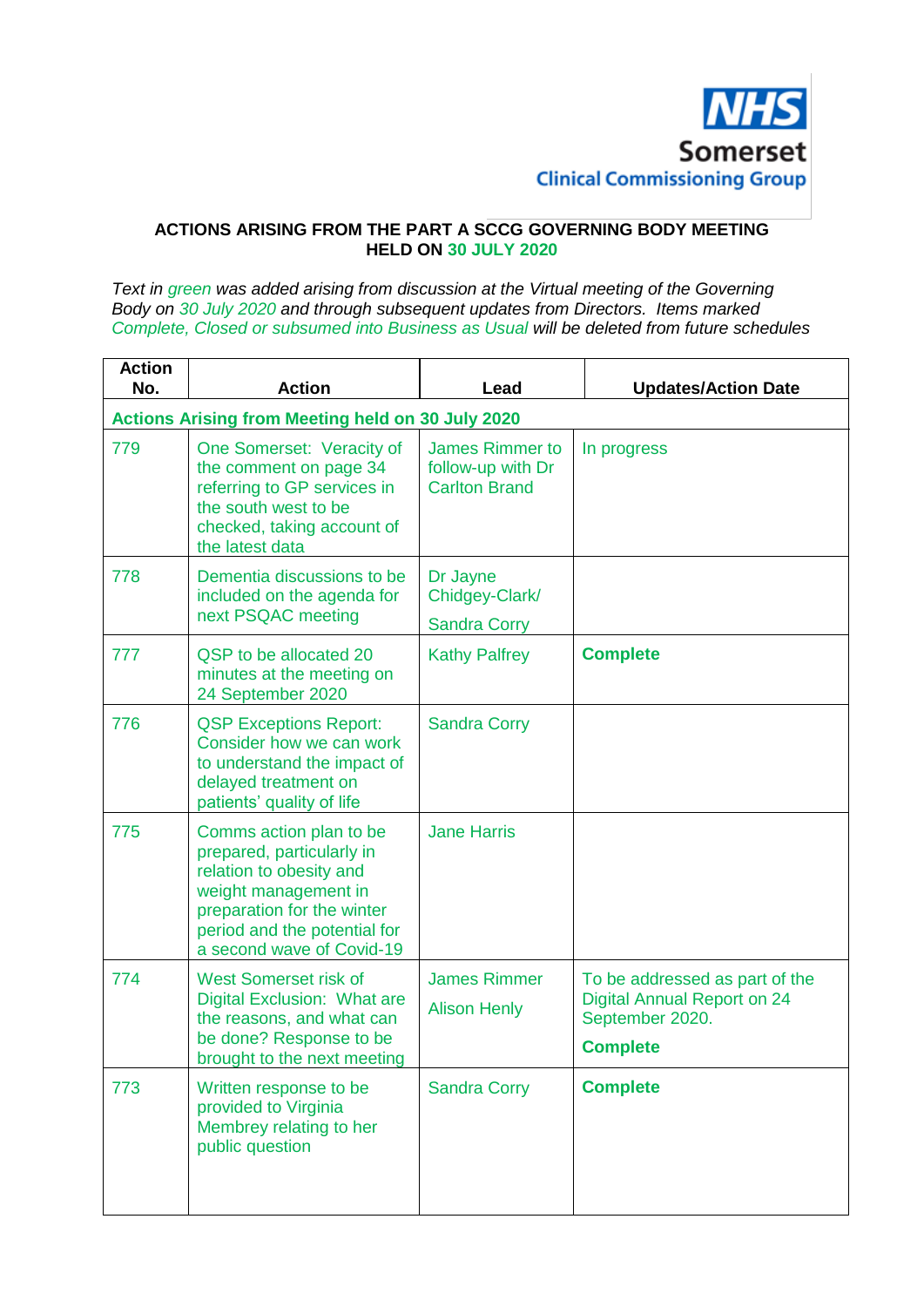| Actions Arising from Meeting held on 18 June 2020 |                                                                                                                               |                   |                                                                                                                                                                                                                                                                                                                              |
|---------------------------------------------------|-------------------------------------------------------------------------------------------------------------------------------|-------------------|------------------------------------------------------------------------------------------------------------------------------------------------------------------------------------------------------------------------------------------------------------------------------------------------------------------------------|
| 772                                               | Gender pay gap action plan<br>and report, with additional<br>clarifying narrative, to be<br>uploaded to the website           | Marianne King     | Discussion has been held<br>between Basil Fozard, Jayne<br><b>Chidgey-Clark and Marianne</b><br>King. Report not yet uploaded to<br>the website.                                                                                                                                                                             |
|                                                   |                                                                                                                               |                   | Report has now been uploaded<br>and data has been reported.<br>Action Plan has been approved<br>and being implemented across<br>the CCG. Complete                                                                                                                                                                            |
| 771                                               | Provide the detail of the<br>national support<br>programmes for mid and<br>higher level female leaders<br>to Marianne King    | <b>Wendy Grey</b> | A training manual of information is<br>going to be put together by the<br>HR team which will include all of<br>the programmes suggested by<br>Wendy Grey.                                                                                                                                                                    |
|                                                   |                                                                                                                               |                   | This will be developed over the<br>next few months but unlikely to be<br>finished until next year.                                                                                                                                                                                                                           |
|                                                   |                                                                                                                               |                   | <b>Closed</b>                                                                                                                                                                                                                                                                                                                |
|                                                   | Actions Arising from Meeting held on 30 January 2020                                                                          |                   |                                                                                                                                                                                                                                                                                                                              |
| 767                                               | <b>Staff Survey Action Plan:</b><br>In advance of the next staff<br>survey, prepare a "You<br>Said, We Did" briefing<br>paper | Marianne King     | The communications for the<br>national staff survey are being<br>sent out next week - we will<br>review against the previous year's<br>staff survey. However, we have<br>now agreed to run the national<br>staff survey and therefore there<br>will be national communications<br>sent out in co-ordination with the<br>CCG. |
|                                                   |                                                                                                                               |                   | <b>Closed</b>                                                                                                                                                                                                                                                                                                                |
|                                                   | Actions Arising from Meeting held on 28 November 2019                                                                         |                   |                                                                                                                                                                                                                                                                                                                              |
| 741                                               | <b>Procurement Decisions</b><br>Register to be reviewed and<br>an update provided to the<br>GB on 30 January 2020             | Alison Henly/     | 30 January 2020.                                                                                                                                                                                                                                                                                                             |
|                                                   |                                                                                                                               | Peter Osborne/    | A review of the current                                                                                                                                                                                                                                                                                                      |
|                                                   |                                                                                                                               | Jacqui Damant     | procurement register and<br>comparison with other CCGs and<br>relevant guidance has suggested<br>we need to expand the register to<br>include a broader range of<br>procurements than are currently<br>published.                                                                                                            |
|                                                   |                                                                                                                               |                   | The next steps are to review and<br>develop the contracts database to<br>enable the publication of all the<br>contracts that are subject to<br>formal competitive procurement in<br>line with the CCG's Standing<br>Financial Instructions.                                                                                  |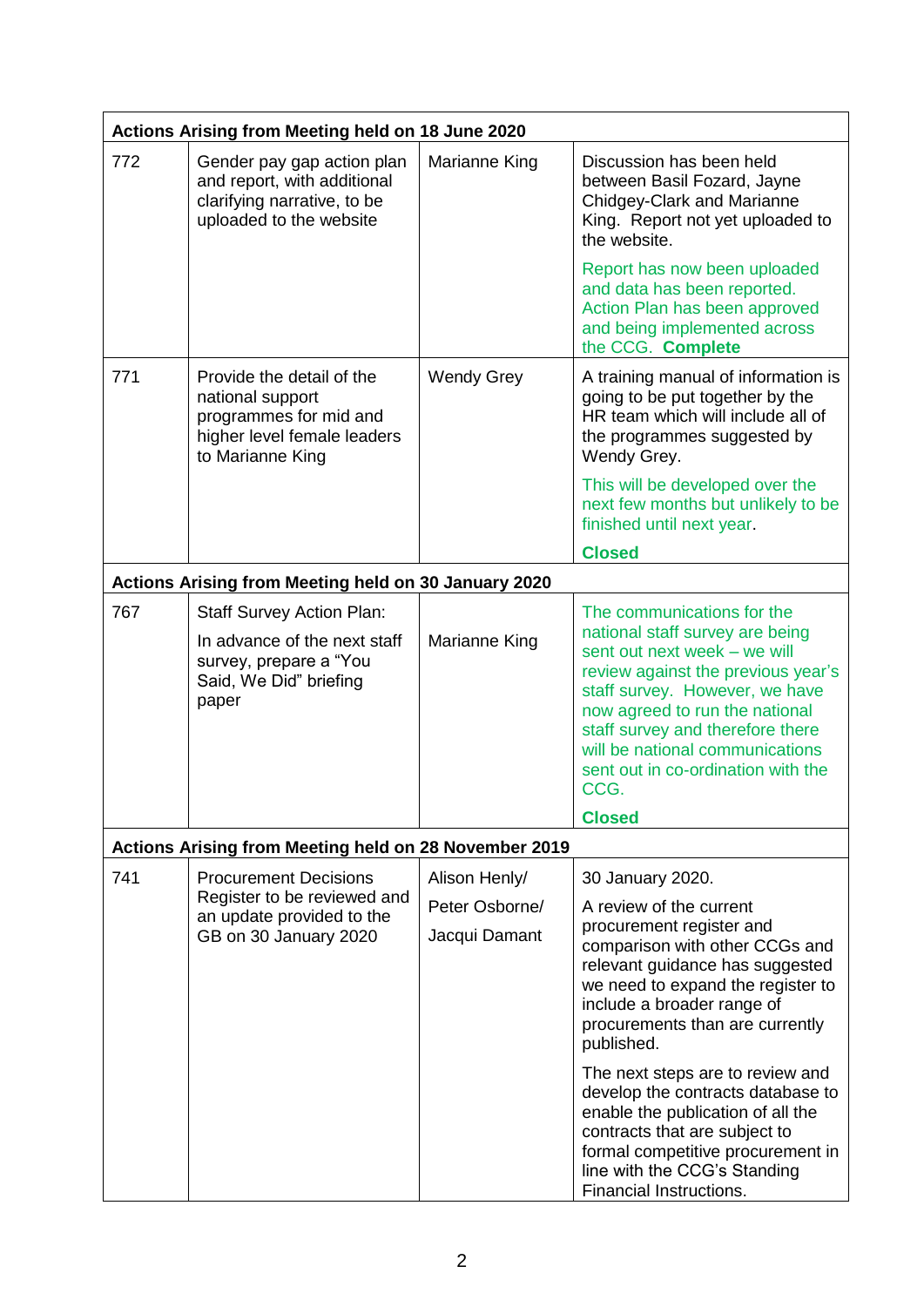|     |                                                                                                                                                                 |                     | The work has commenced and<br>the aim is to conclude the<br>updating of the database and<br>publish a revised Procurement<br>Register by 31 March 2020 to<br>coincide with the end of the<br>current financial year. An update<br>on the work will be provided to the<br>next Audit Committee meeting on<br>26 February 2020.<br>22/7/20: Covid19 led to this<br>action being stalled. Discussion<br>took place with Tanya Whittle on<br>14 July 2020 to agree a way<br>forward. It was agreed to set up a<br>planning workshop in early<br>September, following initial<br>scoping work, with a view to<br>taking this to the Audit Committee<br>in September for support.<br><b>Awaiting update from Peter</b> |
|-----|-----------------------------------------------------------------------------------------------------------------------------------------------------------------|---------------------|------------------------------------------------------------------------------------------------------------------------------------------------------------------------------------------------------------------------------------------------------------------------------------------------------------------------------------------------------------------------------------------------------------------------------------------------------------------------------------------------------------------------------------------------------------------------------------------------------------------------------------------------------------------------------------------------------------------|
|     | Actions Arising from Meeting held on 25 July 2019                                                                                                               |                     |                                                                                                                                                                                                                                                                                                                                                                                                                                                                                                                                                                                                                                                                                                                  |
| 722 | Defibrillator data information<br>to be requested from<br><b>SWAST</b>                                                                                          | <b>Alison Henly</b> | 3/9: Data information has been<br>requested from SWAST.                                                                                                                                                                                                                                                                                                                                                                                                                                                                                                                                                                                                                                                          |
|     |                                                                                                                                                                 | (Becky Keating)     | 23/6/20: Helen Weldon is                                                                                                                                                                                                                                                                                                                                                                                                                                                                                                                                                                                                                                                                                         |
|     |                                                                                                                                                                 |                     | progressing this action.                                                                                                                                                                                                                                                                                                                                                                                                                                                                                                                                                                                                                                                                                         |
|     | Actions Arising from Meeting held on 28 March 2019                                                                                                              |                     |                                                                                                                                                                                                                                                                                                                                                                                                                                                                                                                                                                                                                                                                                                                  |
| 706 | CRR: Governing Body to<br>be updated about risk<br>reference N24, case<br>management of CHC<br>funded patients at home,<br>and when a decision will be<br>made. | Sandra Corry        | 20/7/20: Business cases have<br>now been unsuccessful for 2<br>consecutive years. When<br>presented in 2020, system<br>discussions flagged that case<br>management should be<br>commissioned from existing<br>provider services. This remains<br>outstanding, leaving a clinical<br>risk in the oversight and clinical<br>management of CHC patients<br>as currently both CHC team and<br>Community nursing teams do<br>not have sufficient capacity to<br>undertake case management.<br><b>Closed</b>                                                                                                                                                                                                           |